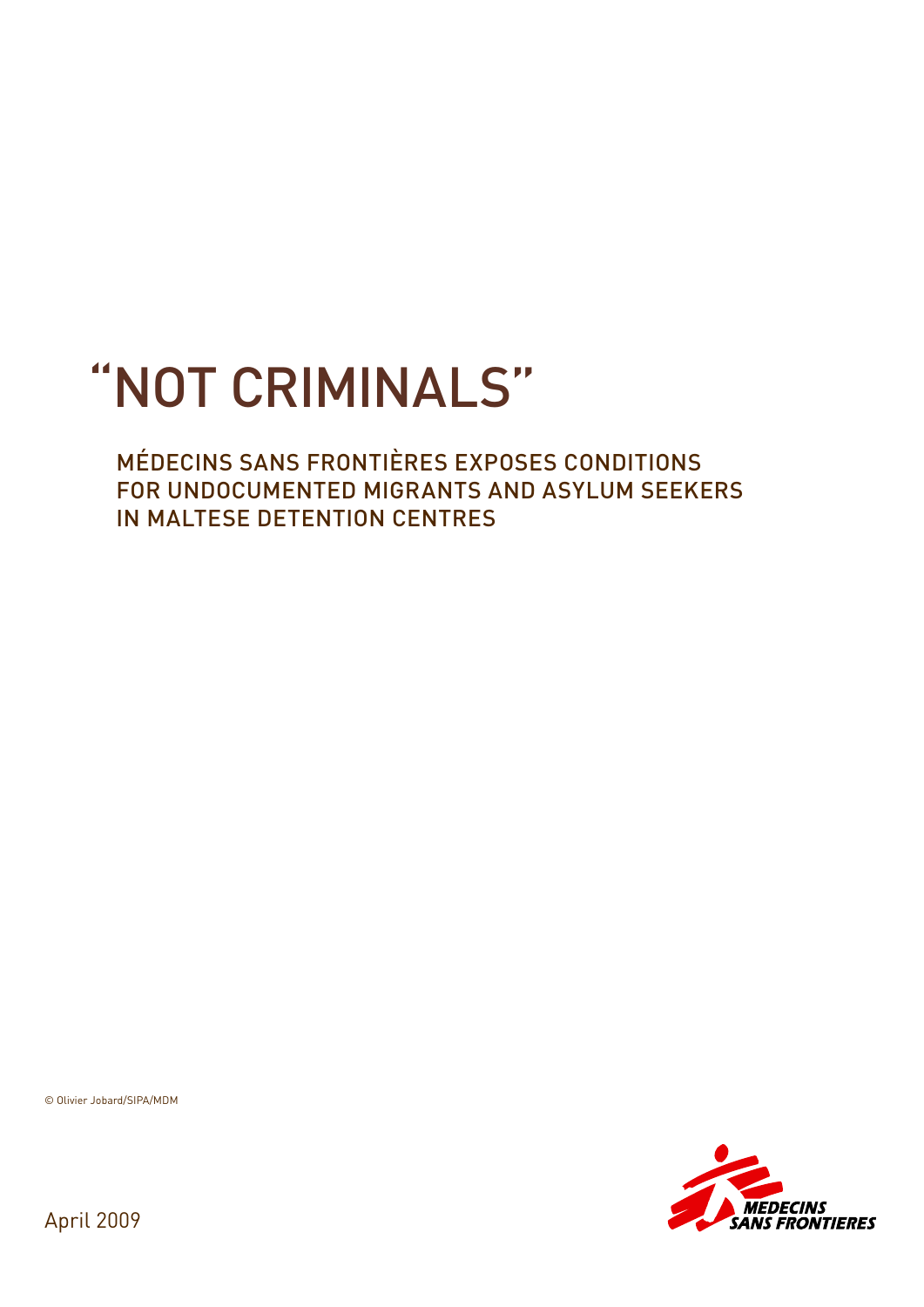

#### List of Acronyms

- **CPT** European Committee for the Prevention of Torture and Inhuman or Degrading Treatment or Punishment
- **DOTS** Directly Observed Treatment, Short-Course
- **EC** European Commission
- **ECRI** European Commission against Racism and Intolerance
- **LIBE** Committee on Civil Liberties, Justice and Home Affairs (European Parliament)
- **MDM** Médecins du Monde
- **MFSS** Ministry for the Family and Social Solidarity
- **MJHA** Ministry for Justice and Home Affairs
- **MSF** Médecins Sans Frontières
- **MSP** Ministry for Social Policy
- **OIWAS** Organisation for the Integration and Welfare of Asylum Seekers
- **UN** United Nations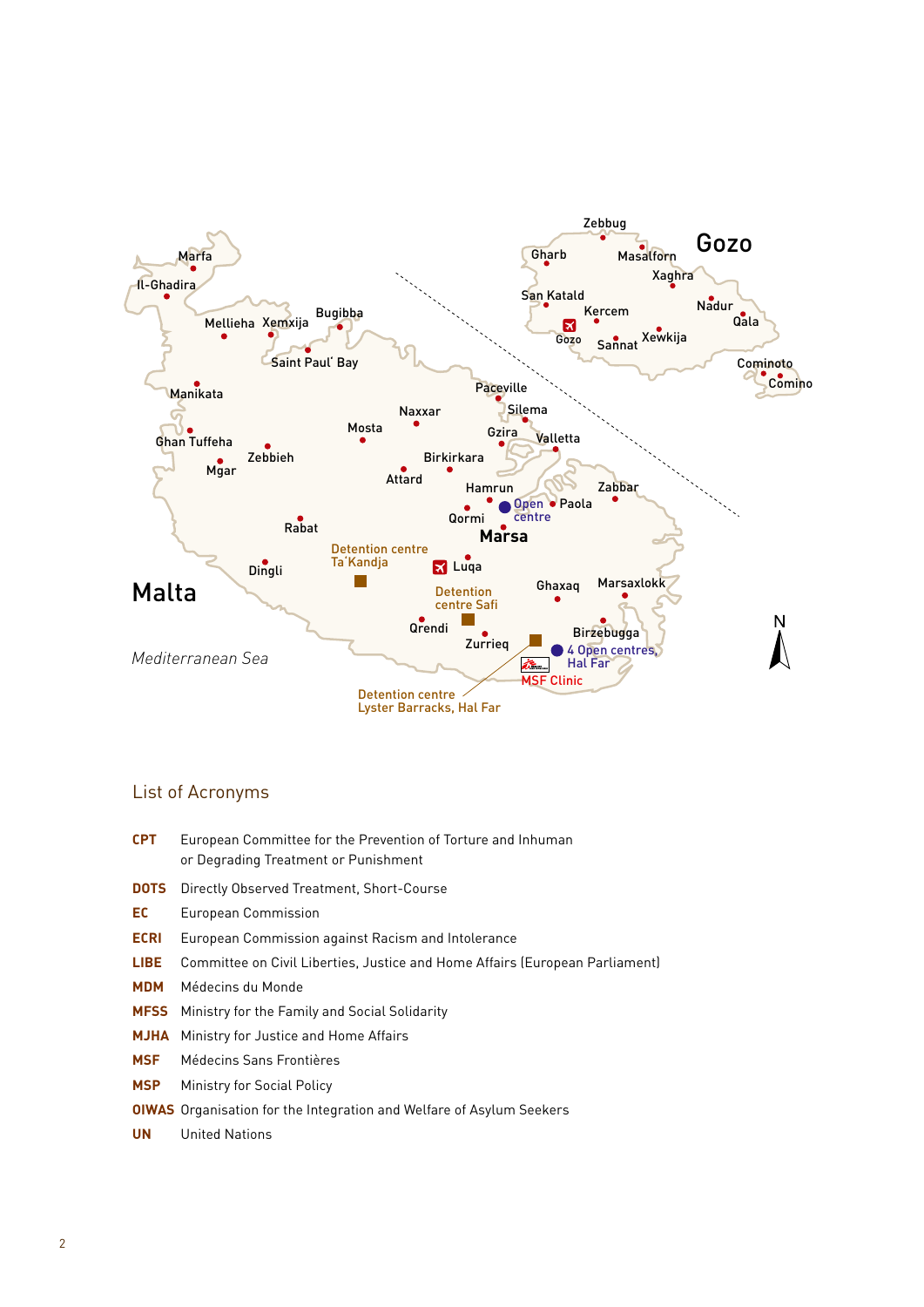# UNACCEPTABLE CONDITIONS IN MALTESE DETENTION CENTRES: UNJUSTIFIED AND INHUMAN TREATMENT

In August 2008 Médecins Sans Frontières (MSF) started providing health care in Maltese detention centres for undocumented migrants and asylum seekersi . Consultations with detainees quickly revealed how appalling living conditions and serious barriers to access health care – including mental health care – endanger the physical and mental health of the detainees<sup>ii</sup>. Poor hygiene standards and inadequate shelter lead to skin and respiratory infections. Men, women and children are accommodated together in overcrowded cells. Dysfunctional isolation policies cause healthy people to be detained in the same areas as people suffering from infectious diseases leading to the spread of epidemics inside the centres. The poor quality of health care available in detention has a significant and potentially long-term impact on detainees' health.

In addition, almost fifty per cent of the people residing in the centres originate from Somalia. They have escaped a context of conflict and generalised violence and need protection but find themselves facing poor and precarious living conditions once again.

MSF provided medical consultations and psychological support in these detention centres. We have drawn the attention of the Maltese authorities to the sub-human living conditions in the centres and pressured them to instigate change. However, despite late efforts taken by the Maltese authorities to improve the conditions for receiving asylum seekers and undocumented migrants, structural problems remain. The centres are still overcrowded and unhygienic, and the systematic detention of vulnerable people continues.

Without structural changes, and given the increasing number of new arrivals in 2009, the situation is likely to deteriorate further. Such inhuman treatment is unacceptable – especially in a member state of the European Union<sup>iii</sup>. Urgent and fundamental change to treatment of migrants and asylum seekers in Maltese detention centres is required.

# Médecins Sans Frontières' work in the Maltese detention centres.

MSF's medical activities in the Maltese detention centres included: medical assessments for new arrivals; medical triage in accommodation areas; medical consultations in the centres including referrals for further care; psychological support; identification of vulnerable people and their referral to the Maltese authorities to obtain release from detention; health and hygiene promotion.

Between August 2008 and February 2009, MSF provided 3,192 medical consultations to almost 2,000 patients in three detention centres: Safi, Lyster Barracks and Ta'kandja. In addition between December 2008 and February 2009 MSF organised 266 individual psychological sessions for 116 patients and held 30 group sessions on health promotion.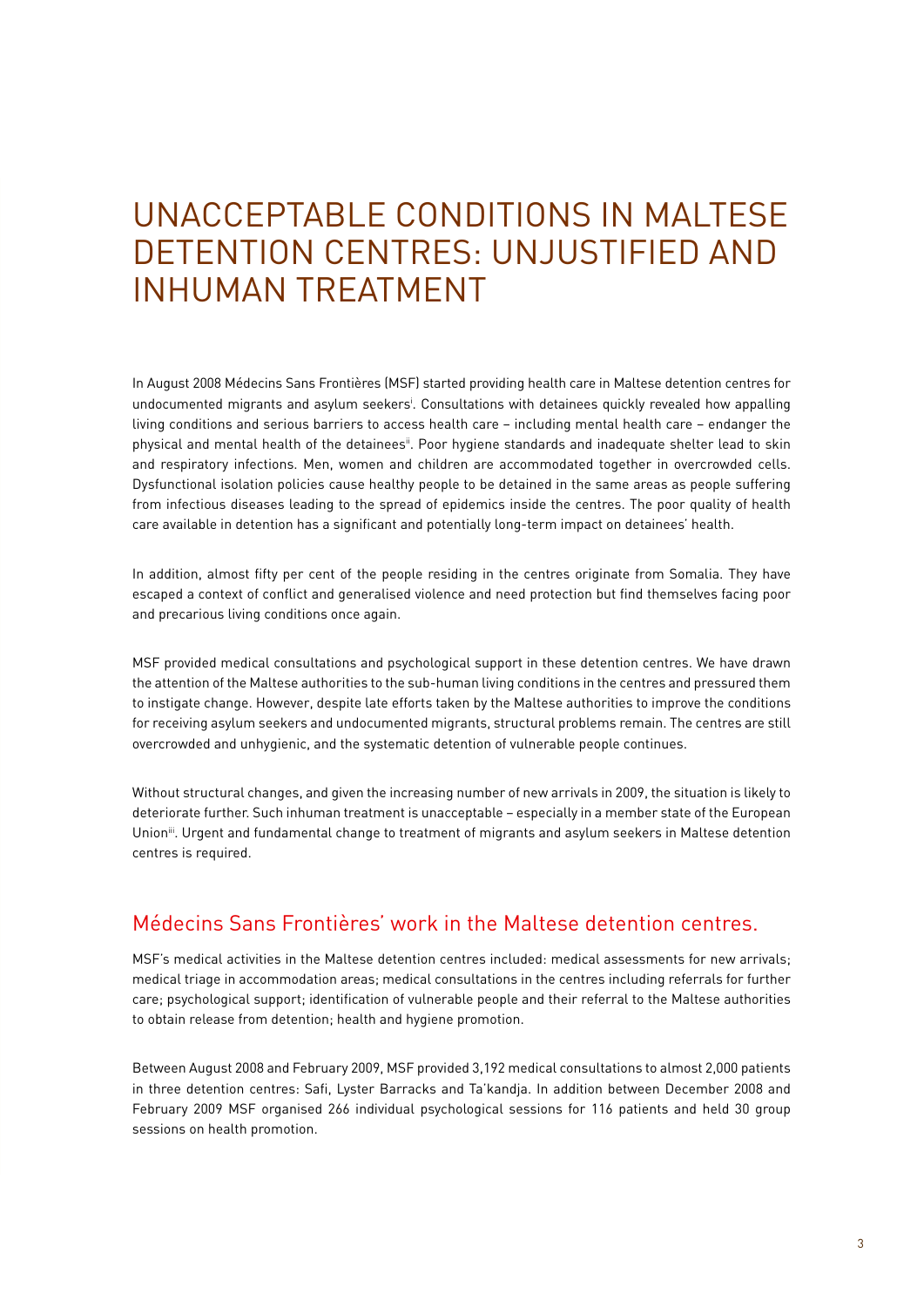

Hermes Block in Lyster Barracks.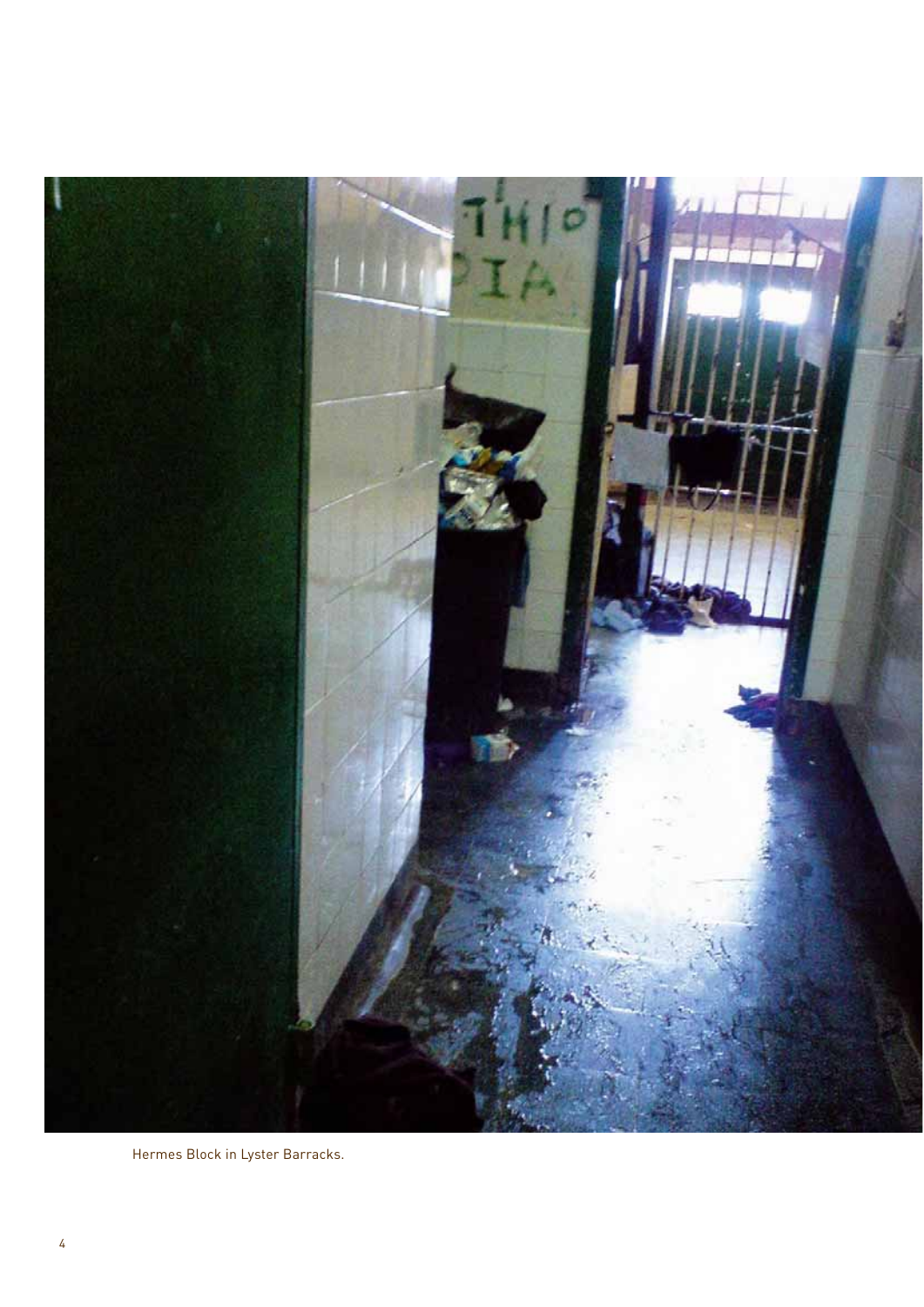**Migrants**, while distinct from refugees and asylum seekers, may have to leave their country of origin because they do not have access to adequate food, water, health care or shelter, or in order to ensure the safety and security of themselves and their families. Many migrants leave for a combination of reasons.

The term '**Asylum seeker**' refers to specific categories of persons as recognised under international law which provides protection to persons fleeing persecution, conflict or human rights abuses. Asylum seekers benefit from additional protection standards to those provided for in human rights law.

### The Maltese context

Over the past several years migrants and asylum seekers, primarily from African countries, have left Libya for Europe in search of refuge and/or better living conditions. Despite increased policies to contain arrivals and stricter border controls at the European Union's southern frontier, the number of people landing in Malta increased in 2008, with 2,704 new arrivals reported. In previous years the total number of new arrivals was lower with 502 in 2003; 1,388 in 2004; 1,822 in 2005; 1,780 in 2006; 1,694 in 2007. This trend continues in 2009. In the first two months of this year, 758 people arrived in Malta.

| Month        | Landings       | <b>Total</b><br><b>Persons</b> | <b>Male</b> | <b>Female</b> | <b>Children</b> | <b>Babies</b> |
|--------------|----------------|--------------------------------|-------------|---------------|-----------------|---------------|
| March        |                | 24                             | 17          | 4             | 3               | 0             |
| April        | 5              | 108                            | 96          | 12            | 0               | 0             |
| May          | 8              | 188                            | 152         | 29            | 6               | 1             |
| June         | 17             | 490                            | 438         | 46            | 3               | 3             |
| July         | 22             | 809                            | 721         | 84            | 4               | 0             |
| August       | 17             | 504                            | 420         | 76            | 7               | 1             |
| September    | 7              | 328                            | 272         | 48            | 5               | 3             |
| October      | $\overline{2}$ | 46                             | 30          | 14            | $\overline{2}$  | 0             |
| November     |                | 68                             | 49          | 16            | $\overline{2}$  | 1             |
| December     |                | 139                            | 103         | 36            | 0               | 0             |
| <b>Total</b> | 81             | 2,704                          | 2,298       | 365           | 32              | 9             |

Graph 1: Overview of the landings per month (March – December) in 2008iv

To enter Malta irregularly is not a criminal offence in itself, but it is an administrative one for which the punishment is detention pending repatriation. Since 2005 the maximum duration of detention has been set at 18 months<sup>v</sup>. The policy of systematic detention by the Maltese authorities is aimed in particular at deterring others from seeking to enter irregularly<sup>vi</sup>.

However while this policy does not result in a decrease of new arrivals, it has damaging and potentially long-term effects on the physical and psychological health of the foreign nationals concerned. Serious factors motivate individuals to leave their homes for other countries. They include civil war, human rights violations and persecution, and economic or environmental problems. These factors are more decisive than any deterrent effect of detention at destination.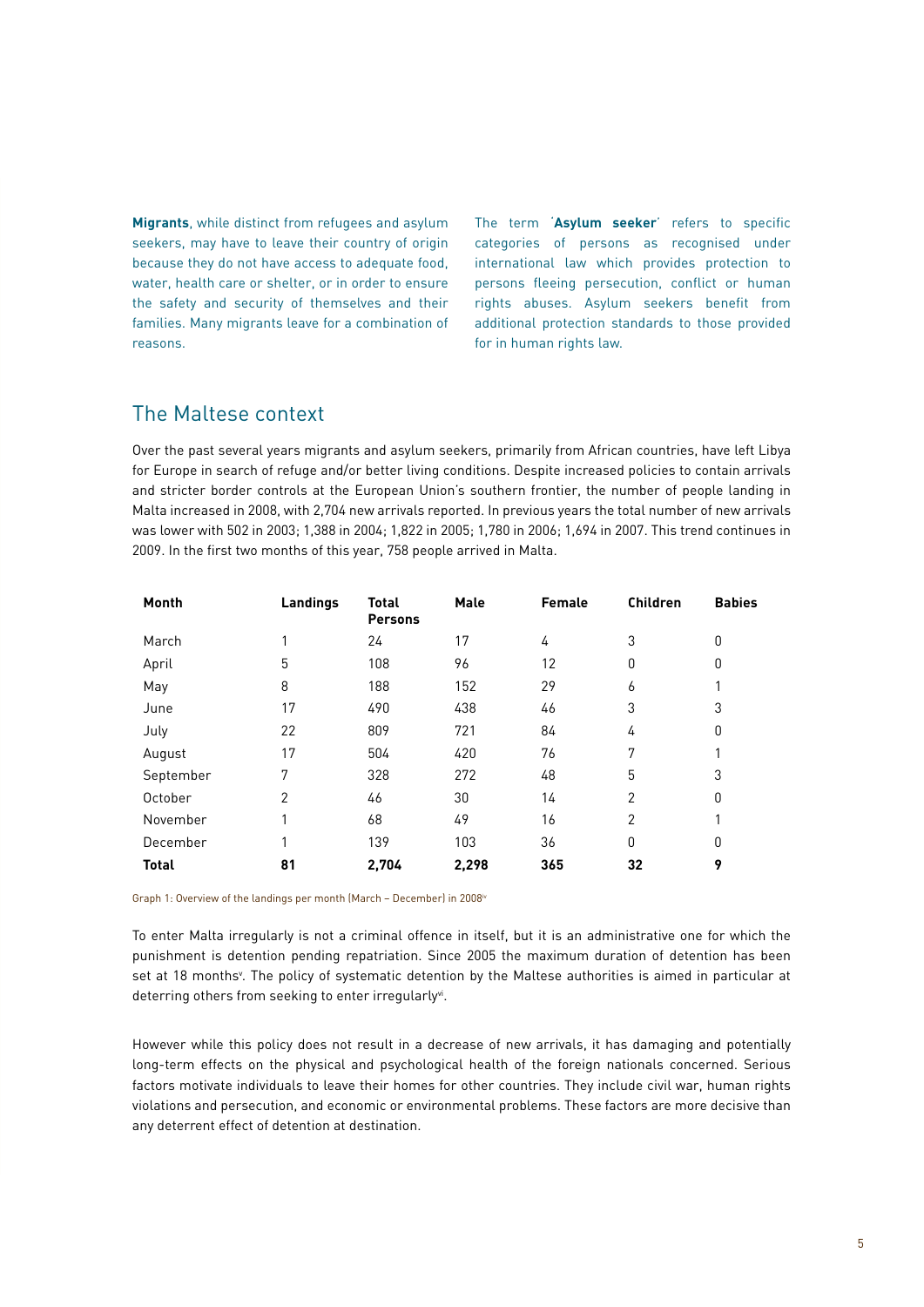**The detention of asylum seekers** can be contrary to European Community lawvii and international law. Directive 2003/9/EC states: detention is an exception to the general rule of free movement, which might be used only when "it proves necessary." The 1951 Refugee Convention also states in Art. 31:1. "The contracting states shall not impose penalties, on account of their illegal entry or presence, on refugees who, coming directly from a territory where their life or freedom was threatened in the sense of Art.1 of the Convention, enter or are present in their territory without authorisation, provided they present themselves without delay to the authorities and show good cause for their illegal entry or presence."

#### *Testimony of a Somali man*

*"I used to be a maths teacher. Three of my colleagues were killed, my school was closed - so I lost my job. I escaped from Somalia because our house was no longer safe. Otherwise we would have stayed, we would not have come here. There are pieces of a mine that exploded next to my house in my body."* 

**In Malta, almost 60% of undocumented migrants and asylum seekers arriving in the last six months come from countries affected by conflict or widespread human rights violations.** Nearly half of them come from Somaliaviii. Others are from Sudan, Eritrea, Nigeria and other African countries. The majority of them are granted humanitarian protection (53.84 % in 2008) while an extremely small percentage are granted refugee status (0.52 %) by the Maltese authorities<sup>ix</sup>. However, they are all forced to spend months in detention centres while waiting for the Maltese authorities to deal with their applications.



Graph 2: Percentage of primary nationalities of undocumented migrants and asylum seekers arriving in Malta between August 2008 and February 2009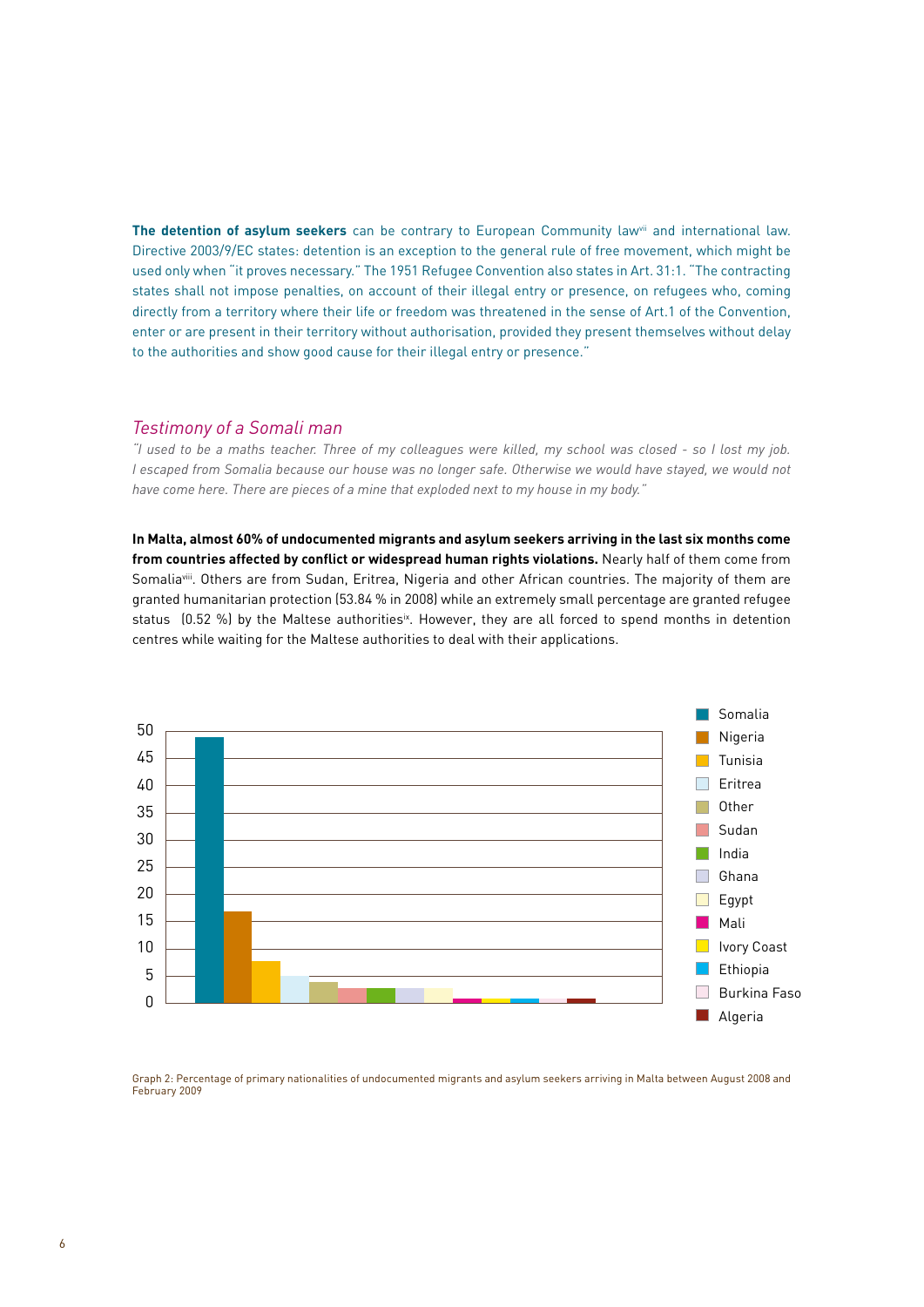#### *Testimony of a Somali woman*

*"I crossed the desert to escape the violence in Somalia and I reached Tripoli when my pregnancy was almost at*  the end. The day of my departure I bought a pair of brand new scissors, and I kept them carefully. I wanted to keep *them clean.* 

*My daughter was born the first day on the boat, the first day of November 2008. A man and a woman helped me to deliver: he grasped my arms, she cut the cord with the brand new scissors. We were 77 people on that boat, we could not even move as we were very squashed. The following days the sea was rough. The man and the woman held on to me, and I held on to my daughter tightly, I was afraid she would fall in the sea. For the next four days we suffered from a lack of food and water, my daughter too because my breast was dry from fear and hunger.* 

*On the fifth day a military ship came close to our boat and started to escort us towards Malta. The first things*  they asked me after the landing were my name and my country of origin, then for my fingerprints. In the hospital *the nurses told me that it would be difficult for my daughter to get a birth certificate because she was not born in Malta, but in the sea …"*

#### *From prison to prison to prison: Testimony of an Eritrean woman*

*"I escaped from Eritrea because I wanted to avoid being recruited by the National Army and being sent to fight in the endless war against Ethiopia. My brothers and sister were in the army. They never came back home.* 

*In Libya I was put in a detention centre, where I was harassed, beaten, abused and raped several times. I was treated like a slave by the guards and soldiers. I was a slave for two years, with no chance to escape.*

*When I arrived in Malta I thought that I would finally be free forever. As soon as I realised that I was going to be kept in a detention centre again I lost hope and became severely depressed. I had difficulty sleeping and had gastric and heart problems. Memories of the rapes and my fear of guards and soldiers resurfaced and it was difficult to be in the same place with so many other people."*

One day she was found while collapsed in the toilet area in one of the detention centres and referred to Mater Dei Hospital and then to the psychiatric hospital. After a few days in hospital she tried to hang herself. Both the detention centre and the psychiatric hospital reminded her of Libya. She was discharged after spending more than a month in the psychiatric hospital. But since her vulnerability assessment procedure was not yet finished she was sent back to the detention centre. After 20 days in the centre she tried to hang herself again. Two and a half months after her arrival, she was finally recognised as a vulnerable person, released from the detention centre and given accommodation in an open centre.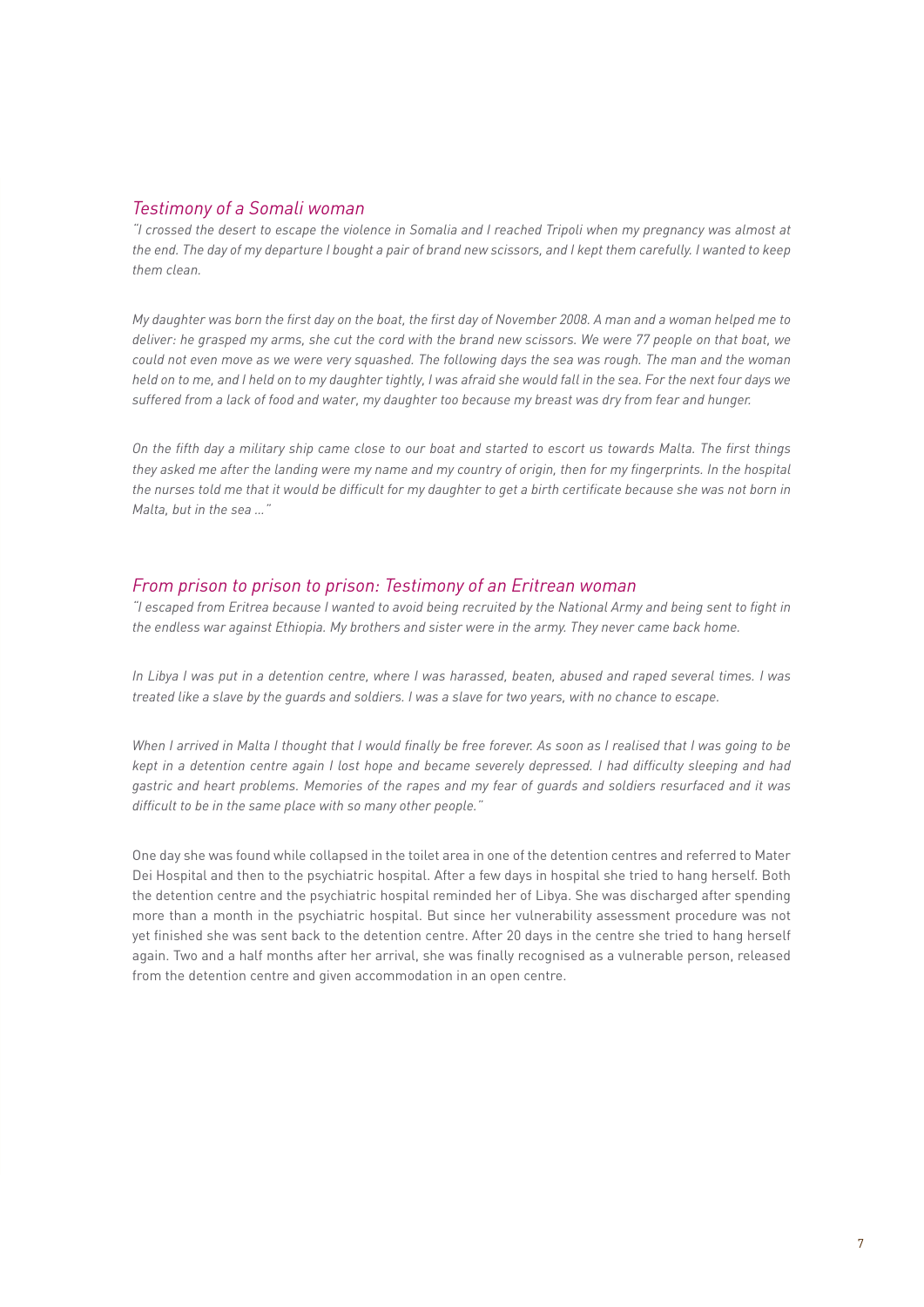# OVERVIEW: MEDICAL AND HUMANITARIAN CONDITIONS IN THE MALTESE DETENTION **CENTRES**

The failure to ensure basic minimum standards in the Maltese detention centres is partly linked to the increase of new arrivals to the island. However this factor alone does not justify the sub-standard conditions and the barriers to access health care in the detention centres<sup>x</sup>.

# 1. Unacceptable living conditions in Maltese detention centres: Lyster Barracks<sup>xi</sup>, Safixii and Ta'kandja

The number of asylum seekers and migrants arriving in Malta is steadily increasing. The detention centres, where new arrivals are sent, are overcrowded, have poor hygiene and inappropriate shelter (such as tents or containers). The influx of new arrivals is causing further deterioration of these difficult living conditions. Ever since MSF started working in Lyster Barracks, Safi and Ta'kandja we have witnessed these sub-standard living conditions that fall far below the EC Directive laying down minimum standards for the reception of asylum seekers<sup>xiii</sup>, Maltese Prison Regulationsxiv and UN Standard Minimum Rules for the Treatment of Prisoners<sup>xv</sup>. MSF has brought these conditions to the attention of the Maltese authorities on several occasionsxvi; however, as yet there have been no structural improvements to conditions in the detention centres.

#### Lack of adequate shelter, hygiene and sanitation

*"13. Closed accommodation. You are entitled to adequate accommodation and living conditions. Living accommodation will not exceed the laid down occupation level except under exceptional circumstances"xvii*

(Excerpt of the Ministry for Justice and Home Affairs' note on the entitlements, responsibilities and obligations of persons while in detention).

The Maltese detention centres are extremely overcrowded<sup>xviii</sup>. The maximum density for a refugee camp during an emergency is 3,5m² per person¤¤. The chart below shows that 12 out of the 18 detention areas fall above this ratio $^{\rm{xx}}$ , in particular all the zones in Hermes Block where there is less than 3m $^{\rm{2}}$  per person but also in all the areas of Ta'kandja which only opened last February. In addition, there are not enough beds for all detainees; some have to sleep on mattresses on the floor or even share a mattress.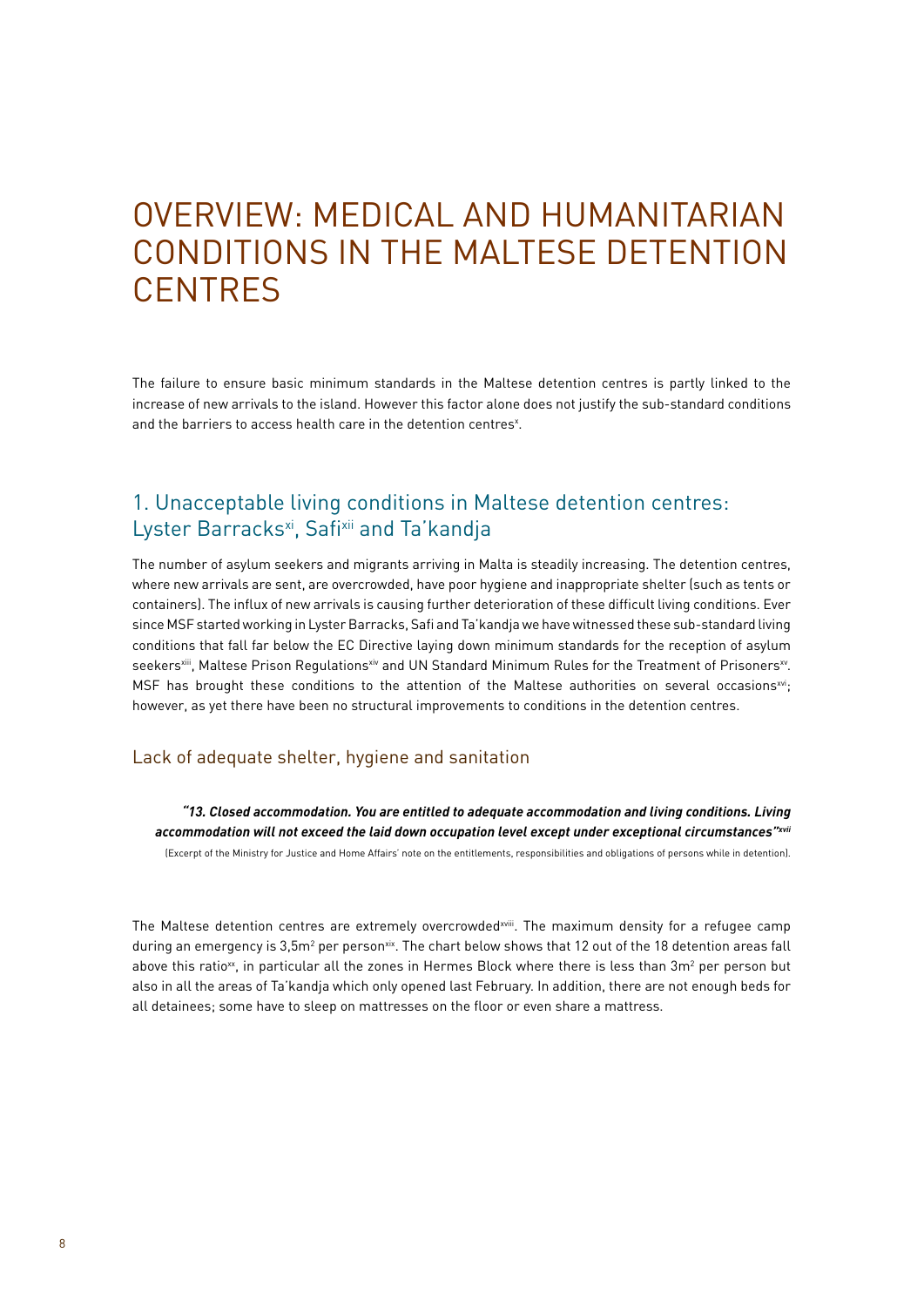

Hermes Block in Lyster Barracks.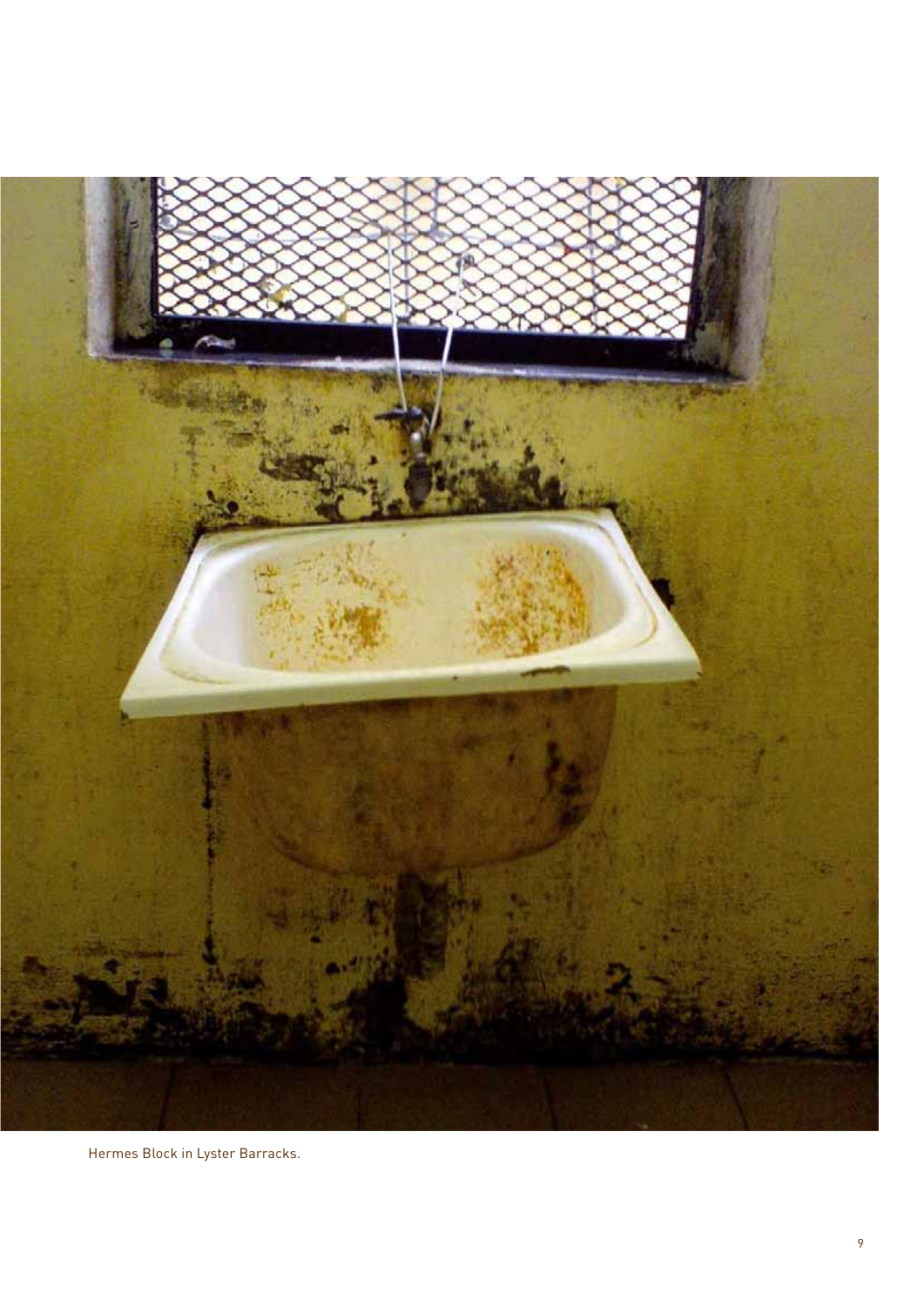| <b>Name of Centre</b> | M/F/<br><b>Families</b> | m <sup>2</sup> | Popu-<br>lation | $m2$ per<br>person | N° of<br>func-<br>tioning<br>toilets | Persons/<br>functio-<br>ning<br>toilet | N° of<br>func-<br>tioning<br>showers | Persons/<br>functio-<br>ning<br>shower |
|-----------------------|-------------------------|----------------|-----------------|--------------------|--------------------------------------|----------------------------------------|--------------------------------------|----------------------------------------|
| Safi: Warehouse1      | Men                     | 1013           | 287             | 3,5                | 14                                   | 21                                     | 11                                   | 26                                     |
| Safi: Warehouse 2     | Men                     | 1350           | 325             | 4,2                | 7                                    | 46                                     | 8                                    | 41                                     |
| Safi: Block B UP      | Men                     | 356            | 103             | 3,5                | 4                                    | 26                                     | 5                                    | 21                                     |
| Safi: Block B LOW     | Men                     | 300            | 98              | 3,1                | 4                                    | 25                                     | 5                                    | 20                                     |
| Safi: Block C1        | Men                     | 354            | 92              | 3,8                | 4                                    | 23                                     | 4                                    | 23                                     |
| Safi: Block C2        | Men                     | 354            | 89              | 4,0                | 8                                    | 11                                     | 7                                    | 13                                     |
| Safi: Block C3        | Men                     | 354            | 93              | 3,8                | 8                                    | 12                                     | 8                                    | 12                                     |
| Hermes - A            | Families                | 300            | 100             | 3,0                | 3                                    | 33                                     | 4                                    | 25                                     |
| Hermes - B            | Men                     | 300            | 120             | 2,5                | 3                                    | 40                                     | 4                                    | 30                                     |
| Hermes - C            | Families                | 300            | 110             | 2,7                | 3                                    | 37                                     | 4                                    | 28                                     |
| Hermes - D            | Families                | 300            | 110             | 2,7                | 3                                    | 37                                     | 4                                    | 28                                     |
| Hermes - E            | Men                     | 300            | 110             | 2,7                | $\overline{2}$                       | 55                                     | 1                                    | 110                                    |
| Lyster: Tents         | Men                     | 1339           | 350             | 3,8                | 22                                   | 16                                     | 26                                   | 13                                     |
| Lyster: Containers    | Men                     | 465            | 141             | 3,3                | 22                                   | 17                                     | 26                                   | 15                                     |
| Ta`Kandja - A         | Men                     | 285            | 99              | 2,9                | 8                                    | 12                                     | 8                                    | 12                                     |
| Ta`Kandja - B         | Women                   | 285            | 103             | 2,8                | 8                                    | 13                                     | 8                                    | 13                                     |
| Ta`Kandja - C         | Men                     | 285            | 96              | 3,0                | 8                                    | 12                                     | 8                                    | 12                                     |
| Ta`Kandja - D         | Men                     | 285            | 86              | 3,3                | 8                                    | 11                                     | 8                                    | 11                                     |

Graph 3: Data in this graph refer to the situation in September 2008, except for data for Lyster Containers and Ta'kandja which reflect the situation in February 2009.

#### *"Prisoners not engaged in outdoor work shall be given exercise in the open air for not less than a total of one hour, each day, if weather permits (28.1)."*

Maltese Prison Regulations

Even in these overcrowded conditions access to outdoor courtyards is limited and irregular and at the discretion of the guardsxxi. Most shelters are not only overcrowded but also have broken windows, have no heating and lack ventilation, leaving the migrants exposed to the rain and cold in winter and extreme heat in summerxxiii.

#### *"24. Hygiene. You are entitled to living conditions that are hygienic and are provided with basic toiletry requirements. You are entitled to regular bath or shower facilities."xxiv*

(Excerpt of the Ministry for Justice and Home Affairs' note on the entitlements, responsibilities and obligations of persons while in detention).

Shower and toilet facilities are insufficient and often not functional. There is no hot water in most of the facilities. In some areas in Safi detention centre, there is an average of more than 40 persons per toilet. Until February 2009, in Hermes Block zone E, there was only one fonctioning shower for more than one hundred people. In most areas, living quarters are permanently flooded with water leaking from broken sinks and toilets. In some cases, wastewater escapes from damaged pipes situated on the upper floors leaving residents exposed to excrement and urine, especially those who have to sleep in the floor.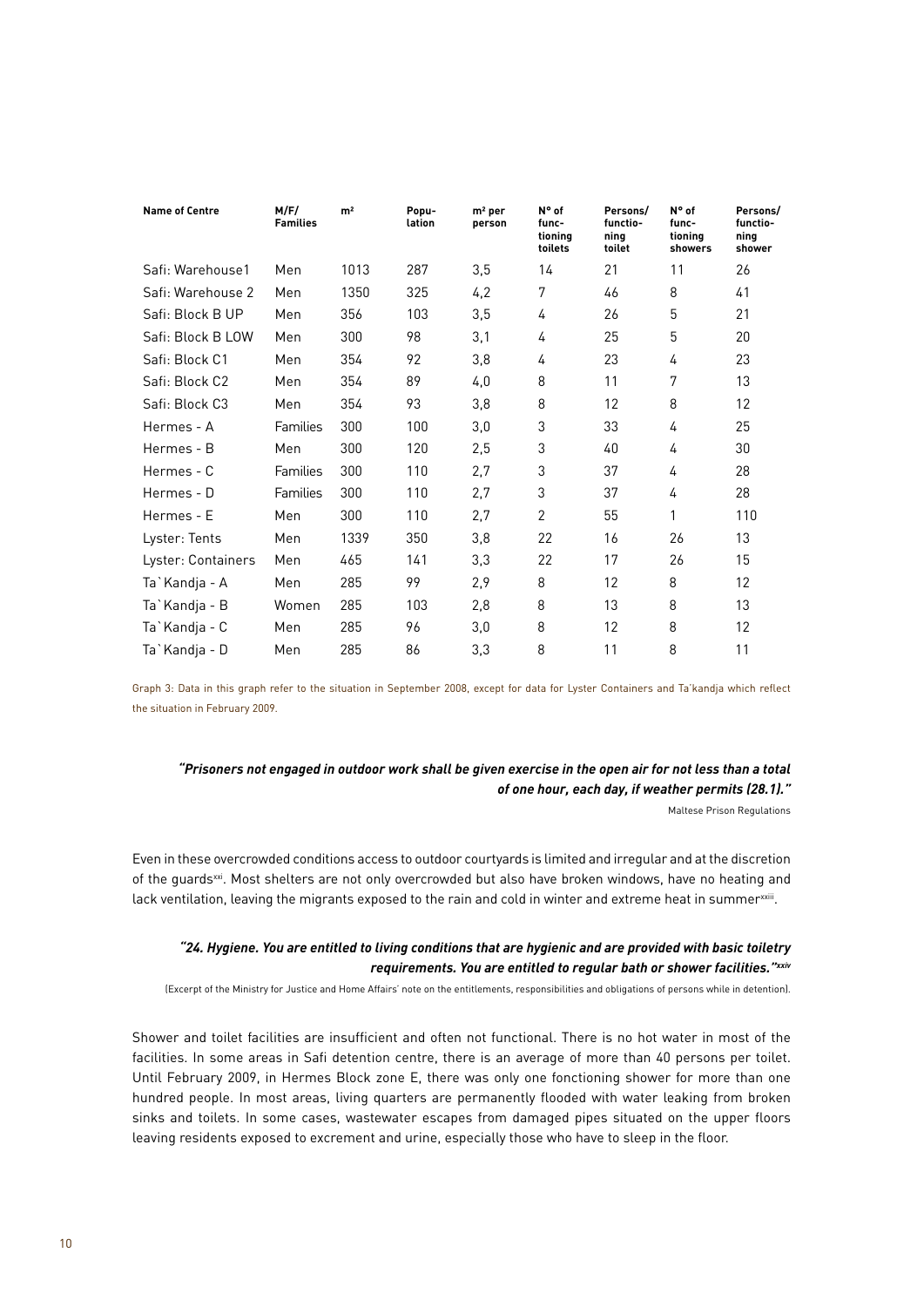#### *Testimony of a boy from Ethiopia*

This boy of nine spent two months and a half in detention:

*"In October it started getting cold. My mother, my aunt and I were sleeping on two mattresses, but in our room it was too cold because of the broken windows. Then I decided to go and sleep with the other two people from Ethiopia: their room was very small and had no windows, so it was not too cold. But this room was inside the toilets area, and*  to get there I had to walk across the floor which was always covered in water. And it was all the time stinky. At the end of October I became very sick, I had a serious infection in my lungs. They brought me to the hospital where they *kept me for more than ten days. When I recovered, I cried because I did not want to go back to prison."* 



*"The centre was full of people. Too many. In our area we were one hundred. Only twice a week could we go out and play football. On Mondays and Wednesdays. Each time for 15 minutes only".* [Ethiopian boy, 9 years old]

**In the isolation areas for patients with infectious diseases in Hermes Block, the conditions are even worse.**  The two small cells of 5 by 5 metres contain a total of ten beds and feature barred doors which open onto an area with toilets, showers and sinks, all of them not usable and in need of repair. In these cells, the windows are broken and rain enters freely. Water pours into this area from broken pipes above and the toilets overflow. The floors of the rooms are usually wet due to rain and/or grey water from the nearby toilets and washing area, often including urine and excrements. When the isolation areas are overcrowded, some migrants sleep on mattresses on these floors. Access to the washing facilities and toilets is only at the discretion of the guards whose room is more than 10 metres away and separated from the detainees by two doors. Patients frequently report being unable to shower for days at a time and having to urinate or defecate in empty food containers inside their room if unable to contact the guards. At other times guards have taken the patients through to other living areas to use the facilities there, thereby exposing the population in these areas to diseases being quarantined.

In October in Safi, sick patients were being isolated outside the warehouses under a tarpaulin, regardless of the rain and cold. These conditions are not fit for humans and certainly not for sick patients. The isolation area in Hermes Block is also used for punitive reasons mixing healthy people with patients suffering from infectious diseases. This is in complete contradiction with Rule 39 of the Ministry for Justice and Home Affairs' note on entitlements:

Rule 39 states that: *"Temporary confinement of violent or undisciplined irregular migrants [is] in accommodation specifically identified for this purpose…. This will achieve a correct balance between the requirements to maintain order and discipline, while having due regard to the individual and, in particular, the need to prevent self-harm." xxvi*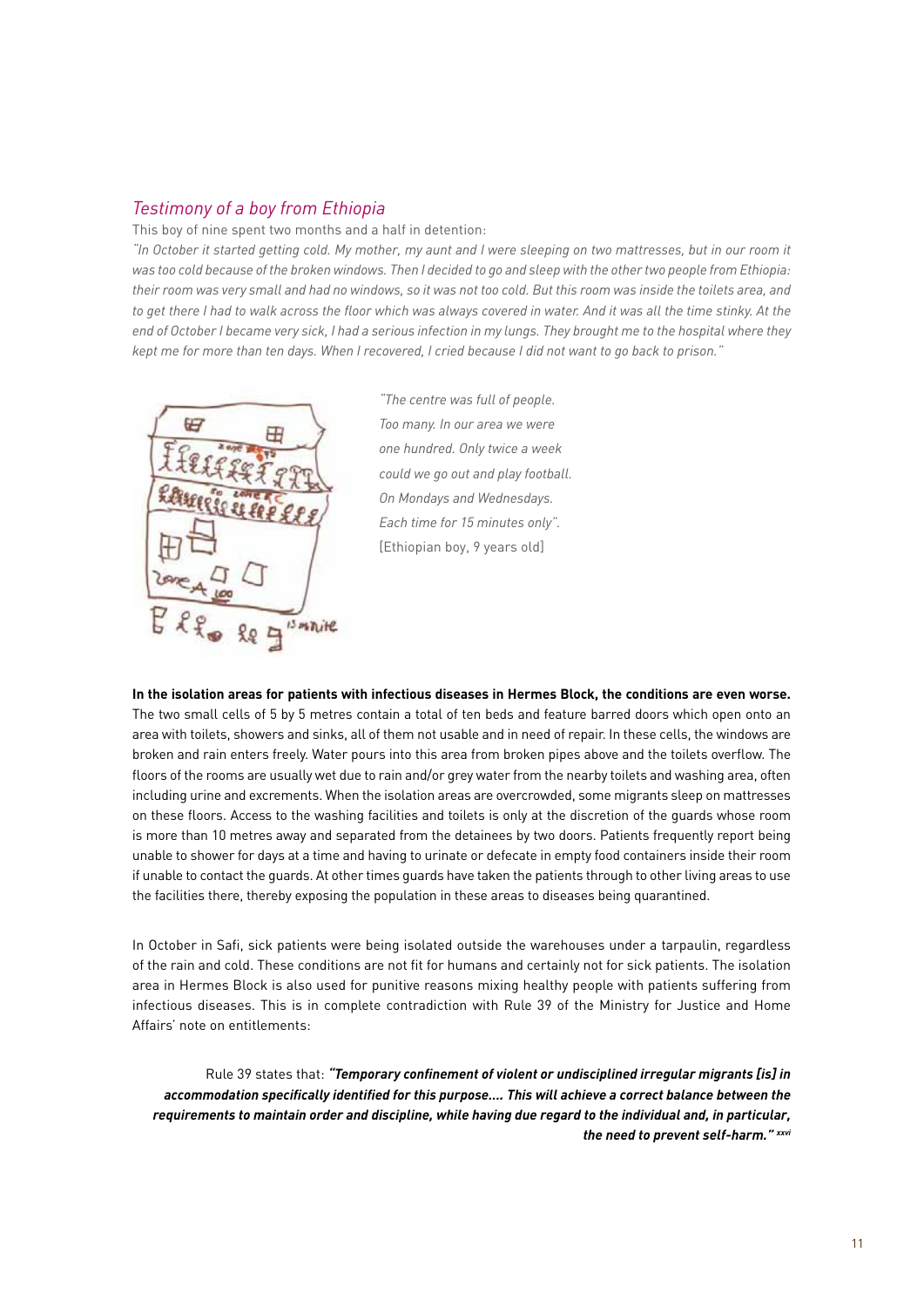**Dire conditions in the isolation areas mean that many individuals conceal symptoms of infectious diseases to avoid being put in isolation.** As a result, the population inside the centres, including pregnant women and children, is exposed to these diseases.

MSF has drawn the attention of the Maltese authorities<sup>xxvii</sup> to the inhumane conditions in the isolation areas. MSF also offered to support the Detention Service in setting up a space with correct isolation procedures. However, despite this offer and repeated assurances that these rooms would not longer be used, MSF continued to find people detained in these isolation areas.

Last Autumn an MSF doctor found six people inside the two cells – all suffering from chicken pox at various stages. Two patients had fever and extensive skin diseases. Two patients out of the six had not seen a medical doctor and had been sent to the isolation rooms by soldiers. None of the patients had received medication. They had not been able to wash themselves. Some of their blisters were infected. The floors were wet and although it was winter and cold at night, the six detainees were not provided with sufficient blankets and clothes. No soap or other hygiene items had been distributed.

#### *"22. Female Detainees. As a female detainee, you are entitled to be provided with a safe and secure environment which meets the needs of women."xxv*

(Excerpt of the Ministry for Justice and Home Affairs' note on the entitlements, responsibilities and obligations while in detention).

In Hermes Block women and children are held in close confinement with men in settings where violence among inmates is an ongoing threat and increases the risk of sexual abuse. The Detention Service has only three female staff.

#### Food and non-food items

Rule 26 (1) UN Minimum Rules for the Treatment of Prisoners: *"The medical officer shall regularly inspect and advise the director upon: The quantity, quality, preparation and service of food The hygiene and cleanliness of the institution and the prisoners The sanitation, heating, lighting and ventilation of the institution"*

**Food** is distributed three times a day but does not include sufficient vegetables and fruit required for a healthy dietxxviii. In addition there is no special food available for children and babies. Special diets for medical reasons (e.g. for patients with diabetes) are not always correctly provided.

A **non-food item** distribution – mainly providing items for personal hygiene – is planned for the beginning of each month. However this is not implemented regularly. Items for distribution are not standardised and are often missing<sup>1</sup>. Detainees who arrive one day after a distribution has taken place have to wait for one month to receive basic non-food items.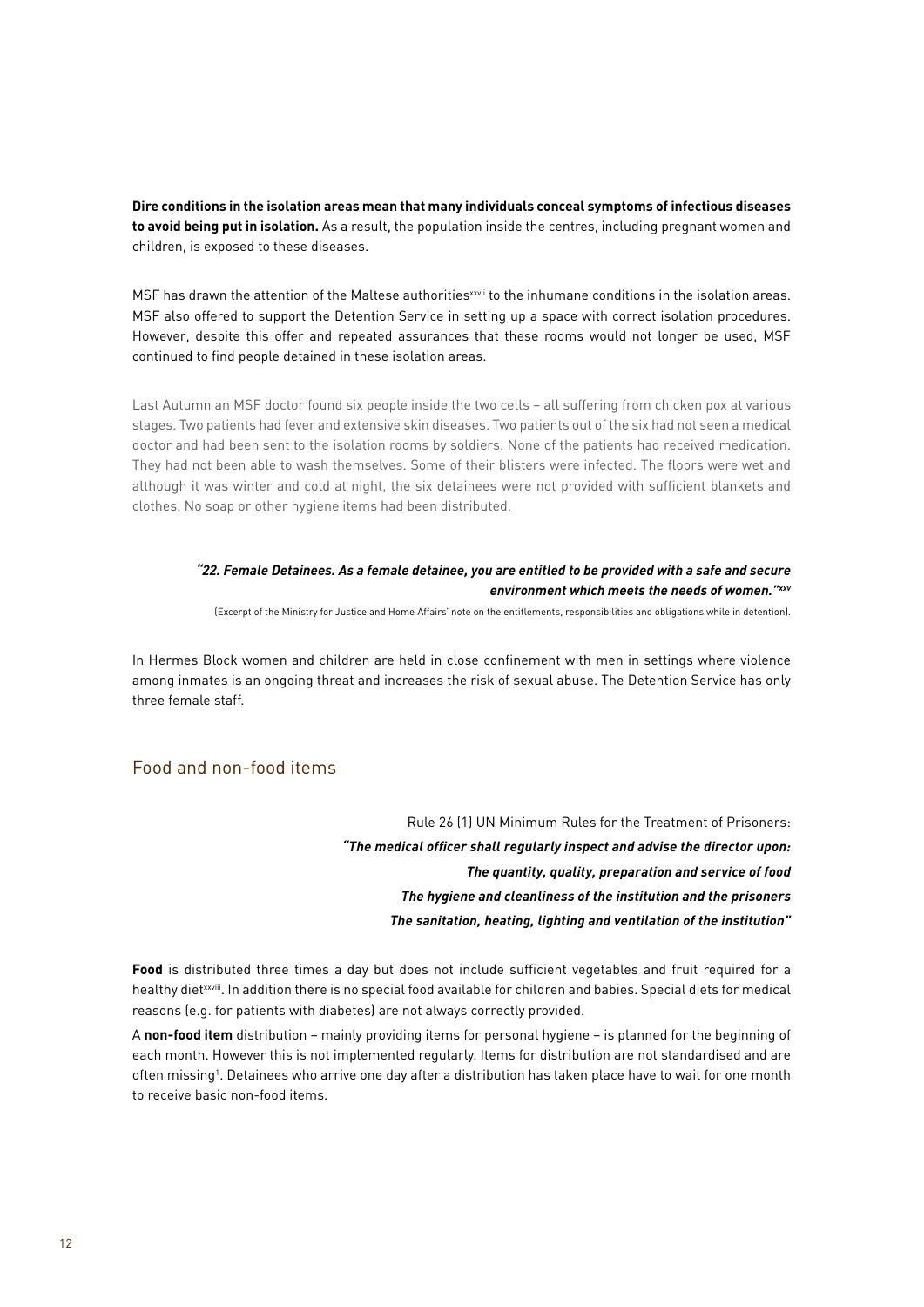*"The Minister may direct that sentenced prisoners be provided with an outfit of clothing that may be of a uniform type or of a civilian type, suitable for the climate and adequate to keep them in good health (22.1.a)."*  Maltese Prison Regulations

Additional **clothing** is not provided by the Detention Service. A volunteer collects clothing for the detainees: one single person, not a member of any organisation, is in charge of providing clothes to 2,000 migrants. The distribution system itself is questionable: plastic bags full of clothes are sometimes thrown by the soldiers inside the living areas, sometimes the clothes are passed through the iron bars in the doors of the detention centres, and people – including women and minors – have to fight among themselves for clothes.

Despite the fact that migrants are entitled to maintain reasonable **contact through telephone and/or by**  written correspondence with family, friends or others without hindrance<sup>xxix</sup>, migrants receive only a 5-euro telephone card per person every two months. Pens and paper are not provided.

#### *Testimony of a man from Ghana*

*"Today they released me after seven days locked in that cell for punishment. The smell of latrines was unbearable and I stayed by the broken windows the whole time to get some fresh air. The smell was so strong because the cell is in the toilets area, but none of the toilets was working; grey water leaked from the first floor and there was dirty water all over the floor. Even though the cell is in the toilets area, you must ask the soldiers permission to use the toilet because the cell gate is locked all the time. I shouted and begged for the first three days but they didn't open the gate.* 

*The other unbearable thing for me was the food distribution; the soldiers used to put the food on the floor, even the bread. After ten minutes it soaked up all the dirty water.*

*I asked the soldiers the reason for my punishment; they said they could not find me when they counted us, and this meant that I had escaped. But I was only sleeping! It is true, it was six in the afternoon, but we have nothing to do here, and when you sleep time goes faster…"*

# Summary of urgent measures to be taken regarding the living conditions and access to food and non-food items in the detention centres:

- A board of health professionals should be appointed to monitor the living conditions in the detention centres and ensure that they have no negative impact on the residents' well being.
- Men, women and children should be housed in separate living quarters and have access to separate water and sanitation facilities. Female migrants and asylum seekers should be attended by female Detention Service personnel.
- All detainees must have regular access to outdoor space.
- Every person must have his or her own bed.

<sup>&</sup>lt;sup>1</sup> Distribution upon arrival is supposed to include the following items: 2 bed sheets; 2 t-shirts; 1 towel; 1 pair of flip flops; 1 pillow; 2 pairs boxer shorts. Every month the migrants are supposed to receive: 1 soap; 1 shampoo; 1 laundry soap; 1 tooth brush;<br>1 tooth paste; 4 toilet papers rolls; 4 razors; 1 shaving soap; 1 body cream.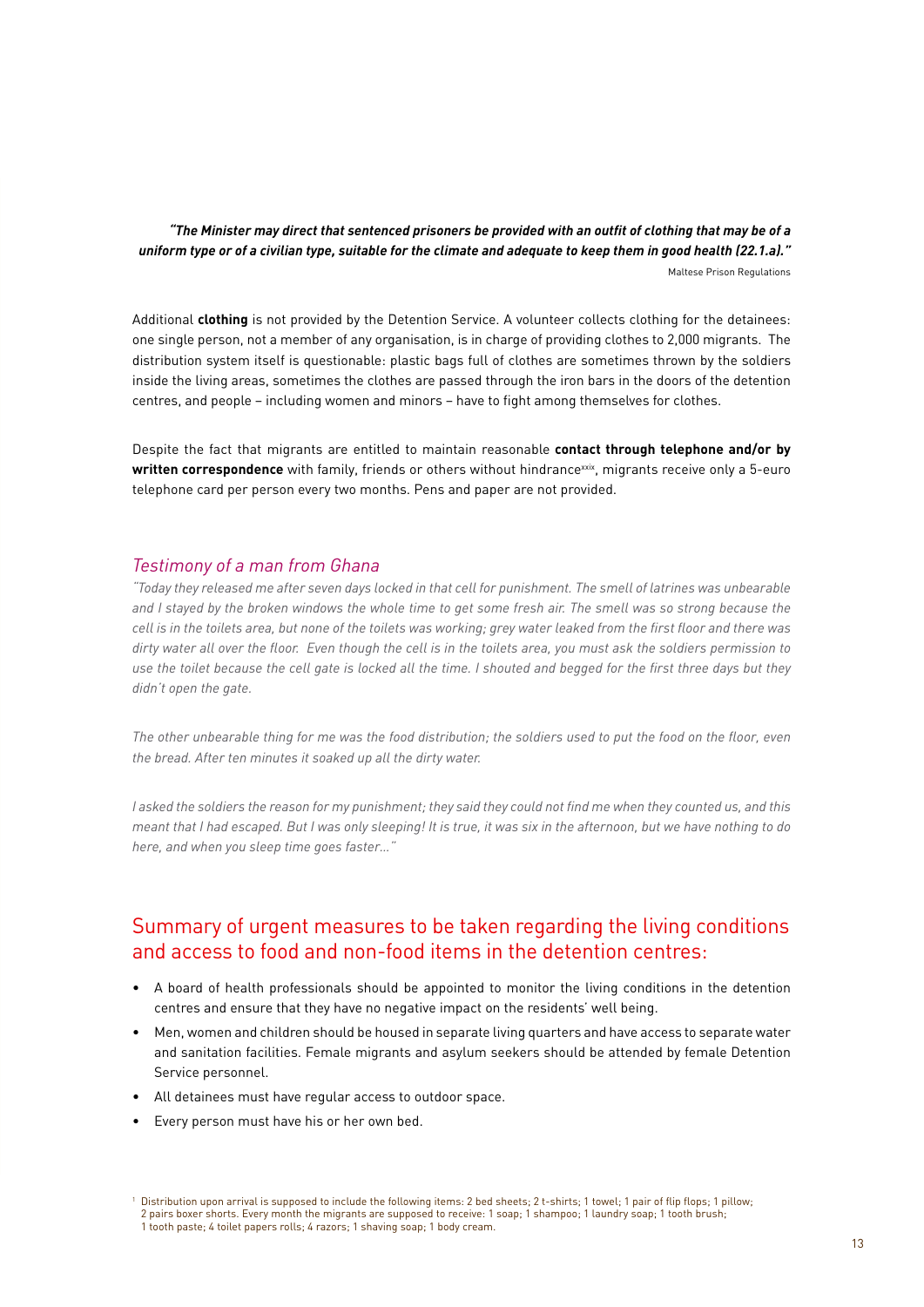- $\bullet$  Maintenance of sanitation facilities should be done on a regular basis.
- Food should be monitored regularly by the Maltese Department of Health Promotion and Disease Prevention.
- A more varied diet is required, including the provision of special diets for residents with particular needs.
- The first package of non-food items (including basic hygiene material) should be distributed to each detainee upon his or her arrival.
- Clothes should be provided by the Detention Service using an efficient and fair distribution system.
- Everyone should be able to use a public telephone upon arrival and have regular access to a public telephone throughout the detention period.

# 2. Negative impact of detention conditions on health

Between August 2008 and February 2009, MSF saw 1,121 newly arrived migrants and asylum seekers. Of those, **32 per cent was in good health**.



Graph 4: Percentage of pathologies seen in MSF assessments of new arrivals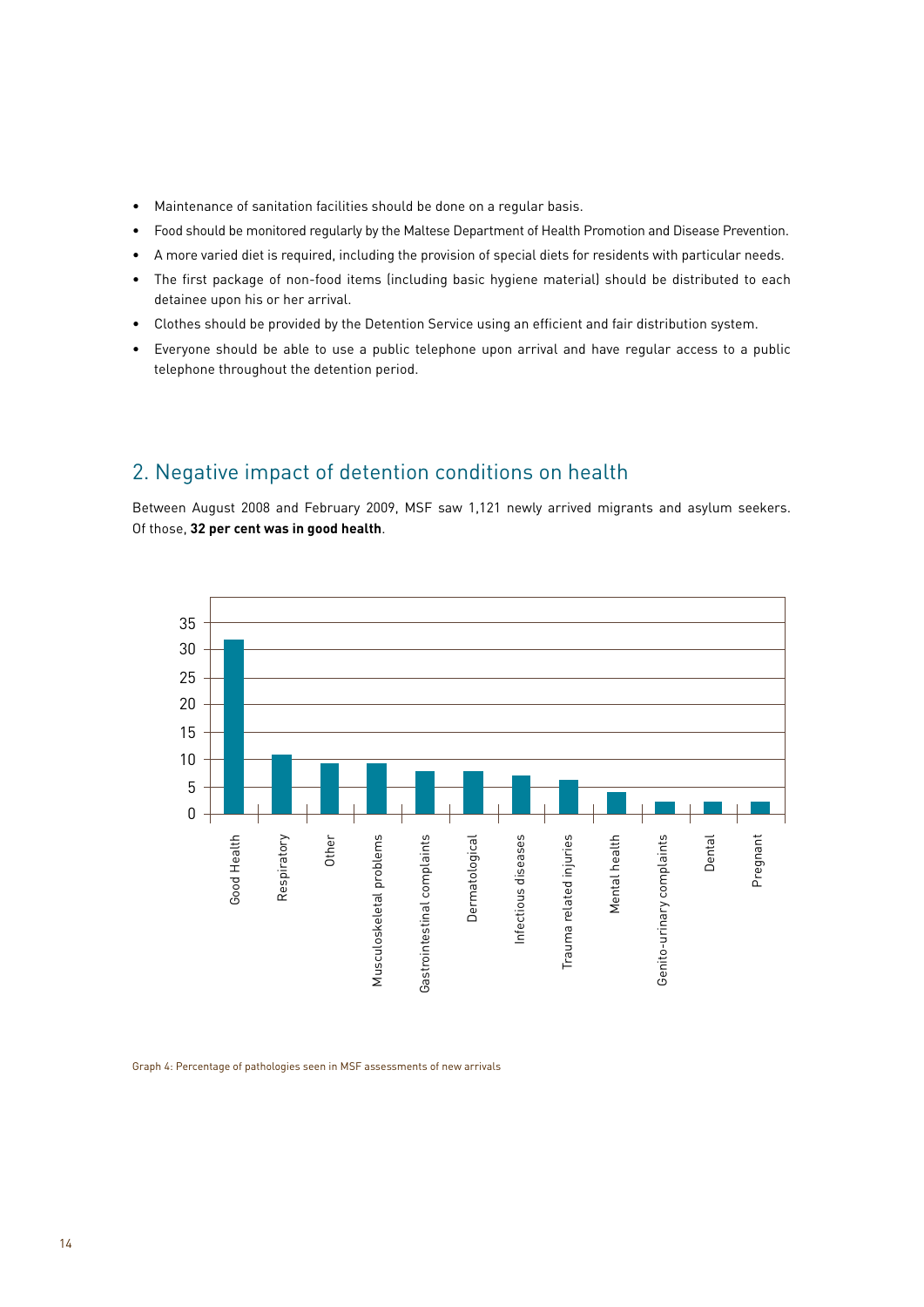

Hermes Block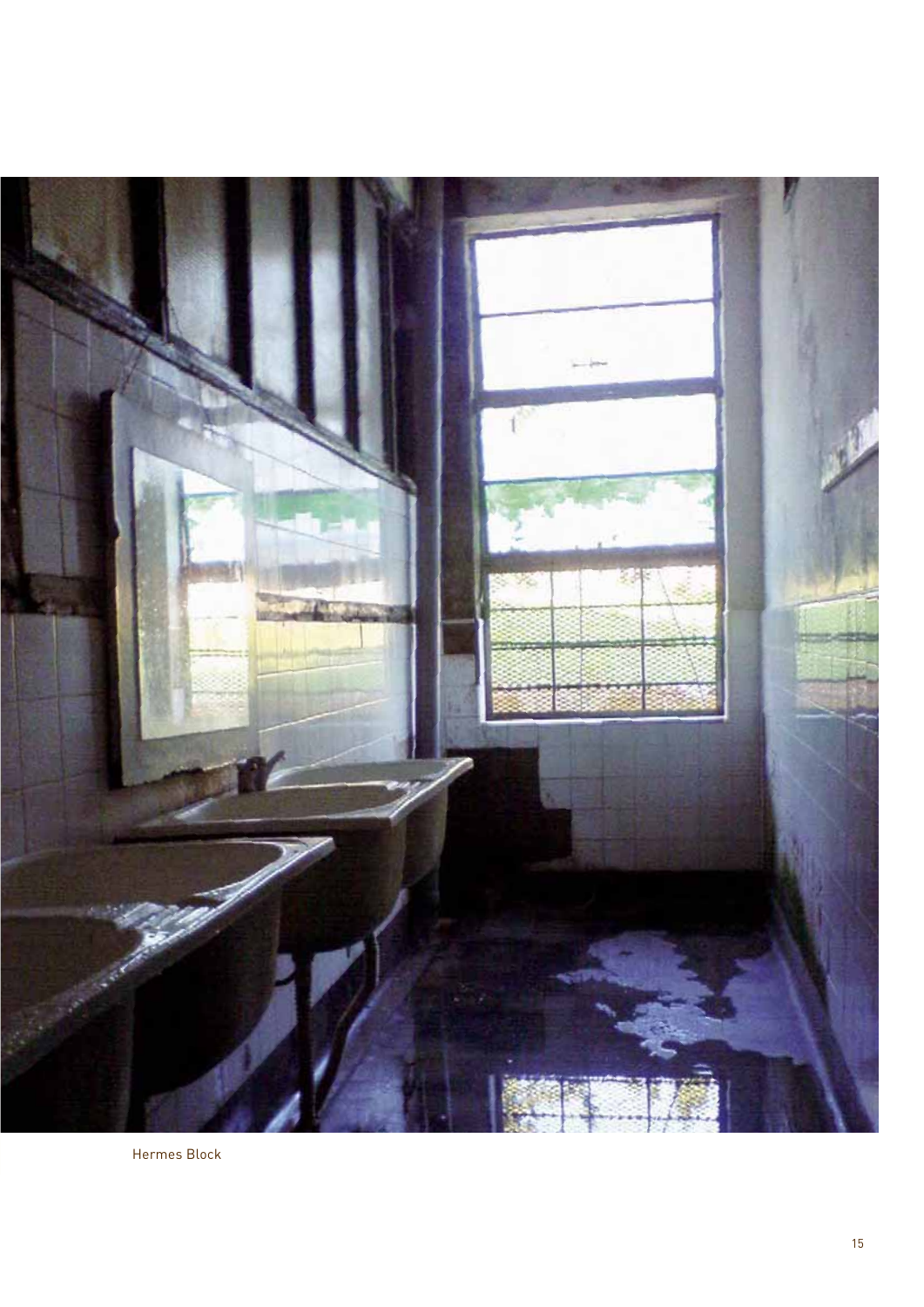**The most frequent health problems (38 per cent) were related to the conditions of the journey.** Most people had spent up to seven days on boats where they had extremely limited food and water and were unable to move. The main problems were minor trauma, burns, dermatitis and urinary and gastrointestinal problems. Seven per cent of new arrivals suffered from infectious diseases including scabies and gastroenteritis.



Graph 5: Percentage of pathologies seen in MSF consultations in detention, excluding first medical assessments of new arrivals

**Detention conditions in Malta can be directly linked with the most frequent morbidities seen in MSF's consultations with detainees.** 17 per cent of morbidities seen are respiratory problems linked to exposure to cold and lack of treatment for infections. Patients often require repeated consultations since symptoms persist in the cold environment in which they live. Dermatological diseases including scabies, bacterial and fungal skin infections account for nine per cent of the consultations, reflecting overcrowding and poor hygiene. Fourteen per cent of the consultations deal with gastrointestinal problems including gastritis, constipation and haemorrhoids which can be a result of a low fibre diet, lack of activity and high stress. Musculo-skeletal complaints such as arthromyalgia can be linked to limited exercise and a cold uncomfortable environment. Cases of accidental trauma were seen in seven per cent of the consultations. These were mainly caused by frequent falling due to wet floors in the washing areas, combined with poor lighting and broken tiles which lie all over the floor.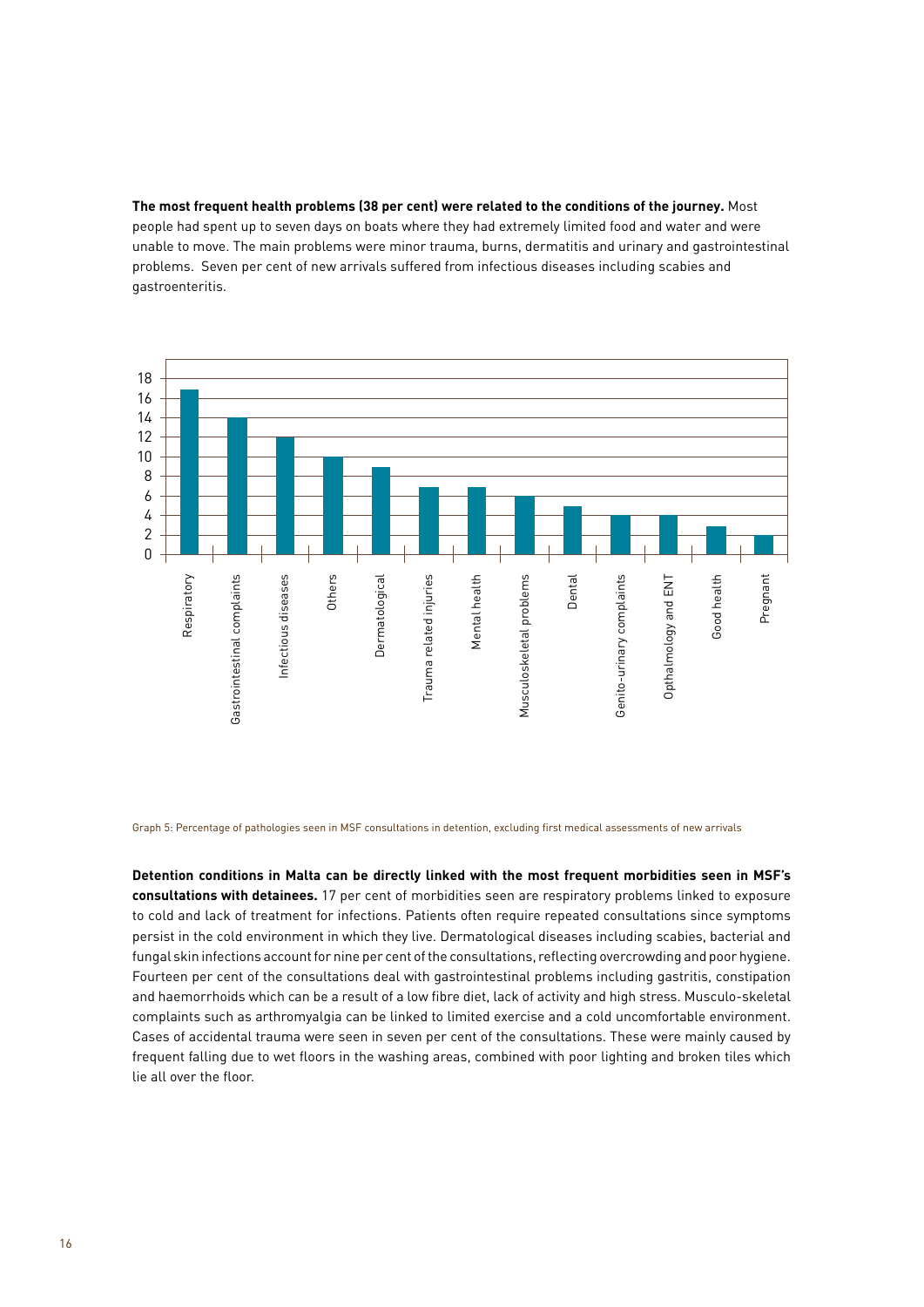

#### Graph 6: Total infectious disease cases seen by MSF per 1000 consultations in different living areas over six months

#### **In a group of 60 people who were healthy on arrival, MSF diagnosed 65 cases of illnesses transmitted inside the centres over the course of five months,** such as scabies, chicken pox and respiratory tract infections.

The above chart further illustrates the link between the living conditions in the centres and main morbidities. Hermes Block - where the frequency of lower respiratory tract infections is highest – has the main density of people and only limited access to the outside. The high level of upper respiratory tract infections in the tents area may be related to lack of adequate shelter and prolonged exposure to wind and dust. The incidence of skin infections in the Hermes Blocks and in the two Warehouses reflects the pervasive lack of hygiene and the high density of detainees in these buildings.

Overall, **communicable** diseases such as chicken pox, skin infections and gastro-enteritis were seen in 35 per cent of consultations.

As mentioned above there is no appropriate system for isolation and follow-up of patients with infectious diseases in the detention centres. Procedures for isolation are unclear and guards may isolate a person at their discretion. As a result, on several occasions, MSF doctors found people inside the isolation area with no sign of disease – they were incarcerated with sick people.

Isolation protocols which were introduced by the Maltese Disease Prevention Department are not being implemented consistently.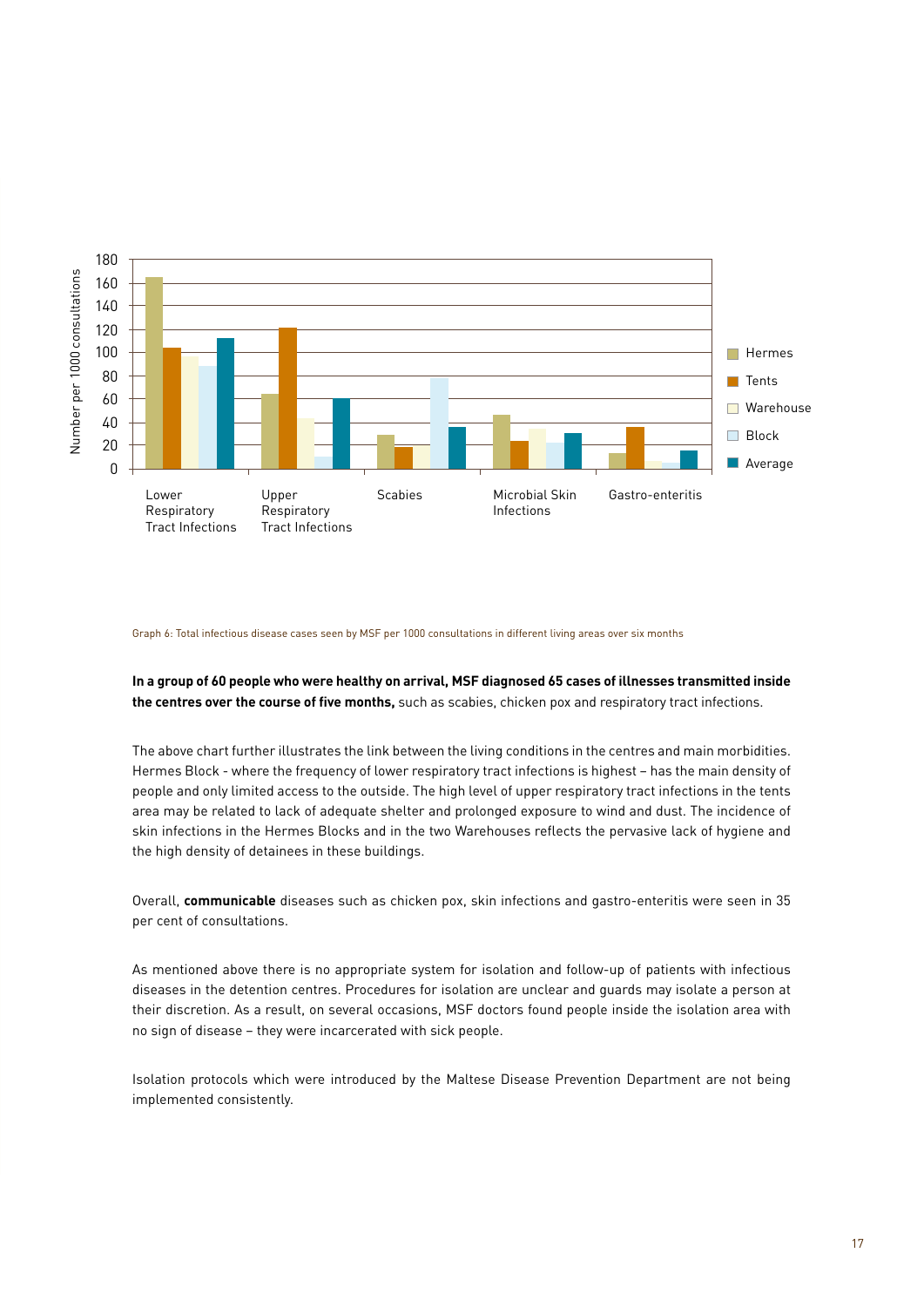## Chicken Pox

In August 2008 MSF encountered 13 people suffering from **chicken pox**xxx who were «isolated» in a room in Safi Block C together with 80 non-infected people. Since that date there has been an uninterrupted chicken pox epidemic with over 120 cases reported in five months. One pregnant woman was also infected. The authorities took no effective measures to stop this outbreak. **The squalid and punitive nature of the isolation area deterred detainees with symptoms of chicken pox from identifying themselves.** As a result, the total number of actual cases is higher than that recorded. Fresh scars related to chicken pox on a number of patients who had never been registered for treatment confirm this xxxi.



Graph 7: Cases of Chiken Pox in detention, July - December 2008, by week

#### Tuberculosis

Up to February 2009, 13 new cases of active pulmonary tuberculosis (TB) have been diagnosed among the irregular migrants and asylum seekers who arrived in 2008. The TB prevalence in this group is 481 per 100,000xxxii. In the same period 19 migrants have been treated for latent TB (700 per 100,000). All patients identified as having active TB are screened for HIV. Of the above 13 cases, 15 per cent were positive.

The average length of time between arrival and diagnosis is 1.6 months. During this time patients reside in the general detainee community, possibly infecting others. No contact tracing or testing is carried out.

More than half of the patients are diagnosed within the first month due to a combination of the initial screening X-ray and medical referral related to symptoms. The screening process for TB consists of the initial triage examination on the day of arrival and the chest X-ray for all detainees. Positive TB patients should be admitted to the isolation rooms in the hospital to start treatmentxxiii. However, due to the high occupancy rate, admission is not always immediately possible. Consequently infectious patients are started on treatment for active TB and sent to the detention centres where they remain in contact with other non-infected people.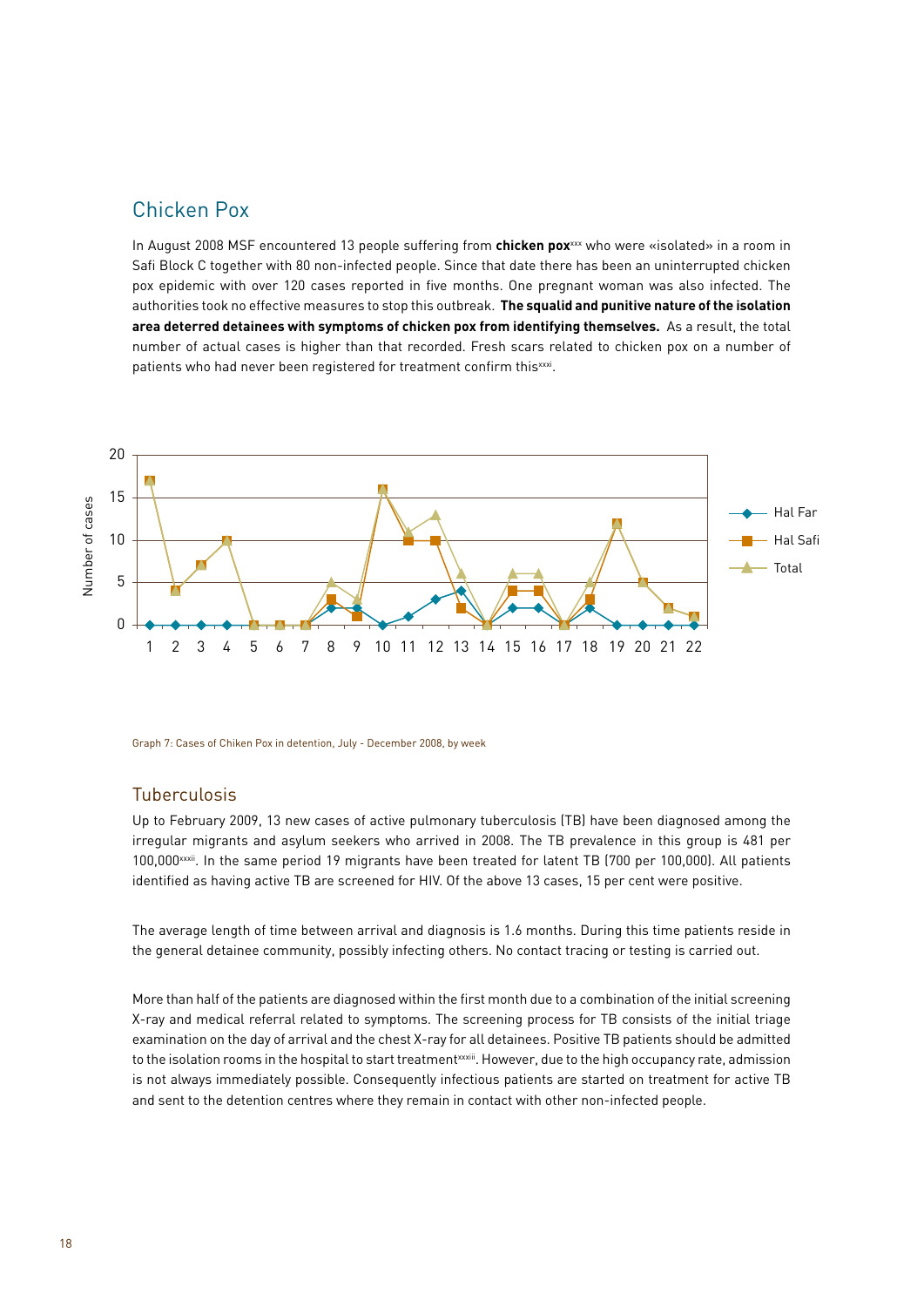#### **Current practices in Malta identify and treat many cases of active TB, yet the presence of infectious patients with active TB in closed detention centres puts the health of other detainees and Detention Service staff at risk.**

Significant time and resources are invested in the identification and treatment of TB among the migrant population arriving in Malta, but inconsistencies in its implementation can lead to poor results.

**When MSF first started to work in the detention centres the Directly Observed Treatment, Short-Course (DOTS) system was not in placexxxiv.** Drugs were dispensed by soldiers and patients frequently missed treatment, often for days at a time; also because of the frequent unavailability of medications in the centres. After numerous meeting between MSF and health authorities the DOTS system and its monitoring are now being implemented. However, medical staff still requires constant supervision to ensure the protocols are adhered to.

#### Mental Health

#### Rule 22(1) UN Minimum Rules for the Treatment of Prisoners: "*At every institution there shall be available the services of at least one qualified medical officer who should have some knowledge of psychiatryxxxv."*

The Maltese government denies that **mental health problems** exist within the detention centres: *"There are no reports of immigrants suffering from mental health problems, except those cases that would be expected to be found within a community of 1,400 immigrants."xxxvi*

Many detainees – especially Somalis and Eritreans – have suffered from conflict and/or torture and other abuses, raising particular concerns that the **anxiety, fear, and frustration provoked by detention may prolong and exacerbate underlying traumatic stress reactions and thereby create long-term psychosocial disability.** These people have escaped war and other traumatic events and expect to receive humanitarian protection. In these circumstances, detention may be experienced as particularly cruel and unjust and can become the trigger of psychological suffering.

MSF's psychological support, provided through individual consultationsxxxvii with the detainees, revealed **the mental health impact on detainees of the harsh journey to Malta and their subsequent confinement in detention centresxxxviii**. 33 per cent of MSF patients reported the death of a family member as the most relevant event in their past and 21 per cent reported having been direct victims of physical violence prior to arriving in Malta. Many migrants have witnessed people dying while crossing the desert, or drowning during the sea crossing.

The difficult living conditions, overcrowding, constant noise, lack of activities, dependence on other people's decisions2 , as well as the length and uncertainty of the period of detention and the ever present threat of forced repatriation, all contributed to feelings of defeat and hopelessness. This is aggravated for people who were already incarcerated in Libya, where many experienced torture and/or sexual abuse.

<sup>2</sup> For instance there is no clear information given on the date of the interview with the Refugee Commission, the dates of medical appointments etc.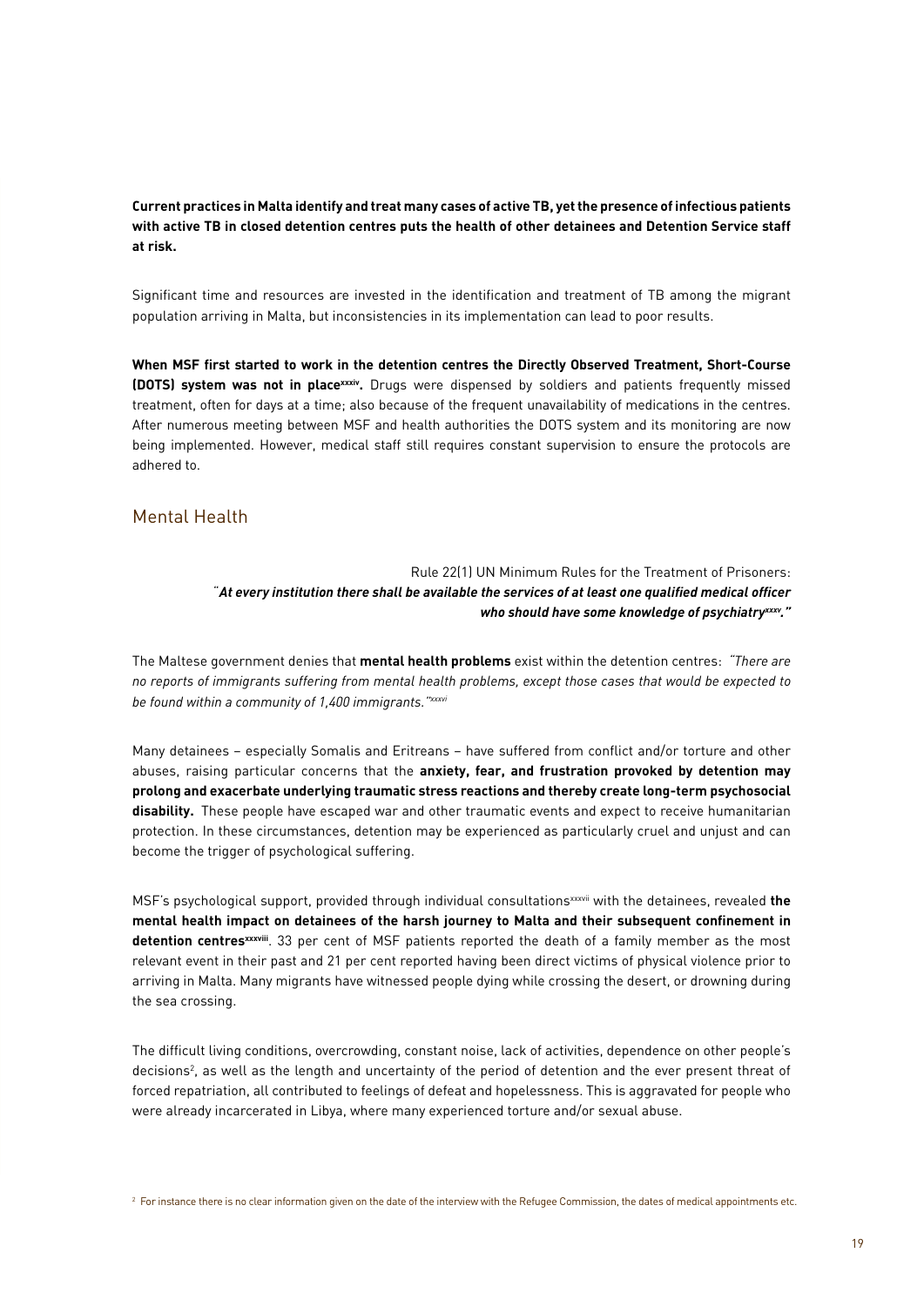

Isolation area, Hermes Block.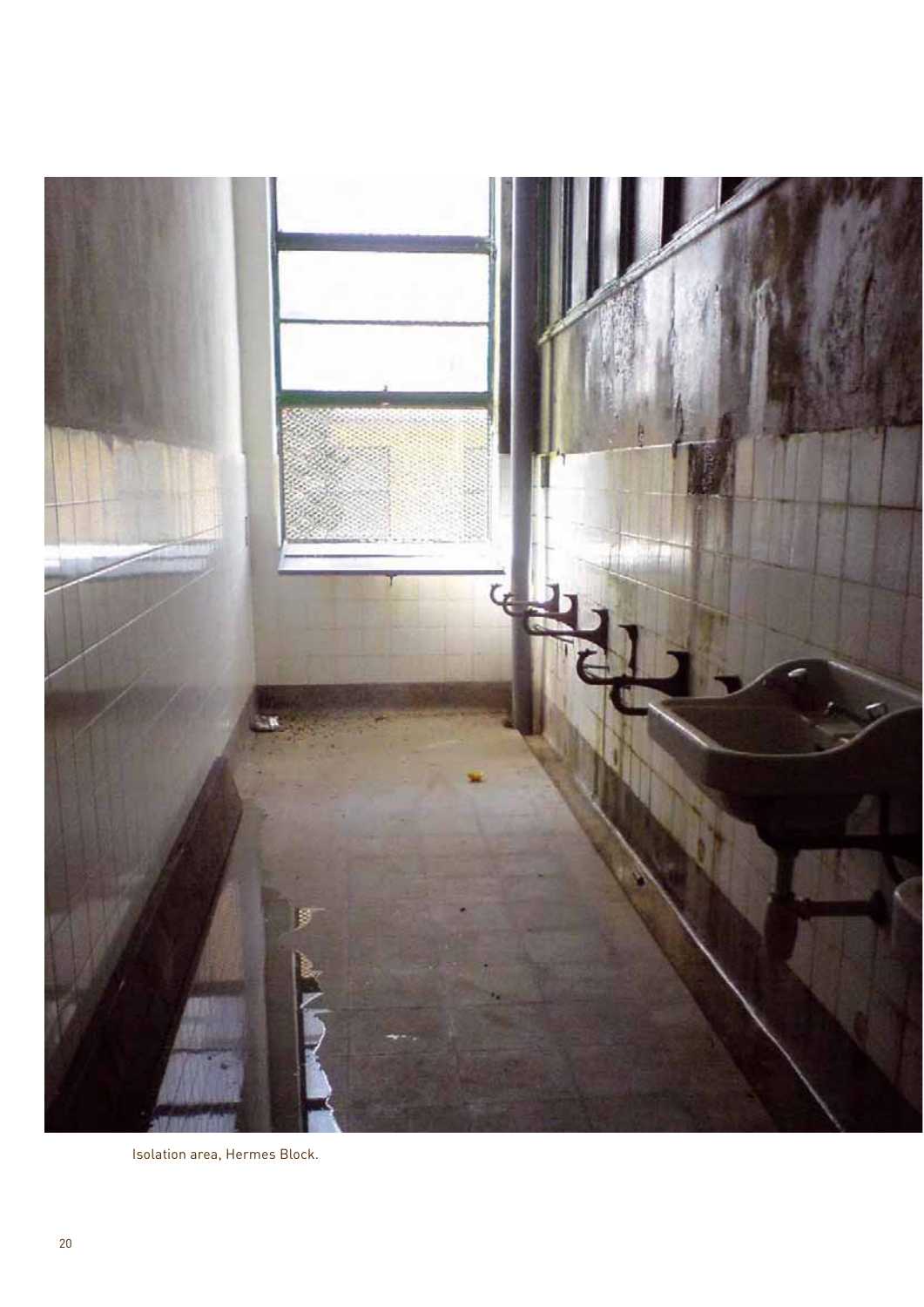#### *Testimony of a Somali man*

*"I could not remain in Somalia if I wanted to stay alive. When we crossed the Sahara two people travelling with me died of thirst. While I was trying to enter Libya, I was arrested and taken to a detention centre. They took everything I had with me, then they started treating me like an animal. I used to eat once a day. At night they used to beat me. I wanted to kill myself when I was there. I was lucky, I was only in prison in Libya for one year. Two other Somalis were there for two years. They went crazy, they used to cry and shout all day long, naked. In the end, one of them committed suicide by drinking ammonium. I never thought I would be imprisoned in Europe too."* 

Psychological distress among inmates is reflected in the high number of somatic complaints reported in medical consultations; suicide attempts; group breakouts; rioting and sporadic hunger strikes.

The patients seen by MSF were suffering from: symptoms of depression (30%), anxiety (25%), Post Traumatic Stress Disorder (PTSD) (9%) and psychosomatic disturbances (5%). There is a direct link between the length of stay in detention and the level of desperation reported. Sixteen out of seventeen patients who revealed suicidal tendencies had been in the centres for more than four months.

Instead of providing special care for the most traumatised individuals fleeing persecution, the Maltese detention regime is subjecting them to the very conditions that are likely to either hinder psychosocial recovery or create new pathologies that can evolve into chronic mental health disorders, personality and identity disequilibrium.

### Summary of urgent measures to be taken regarding isolation policies and mental health care:

- The detention centres must have adequate medical isolation facilities, adapted to the needs of vulnerable people requiring isolation for medical reasons.
- Admitting or discharging patients from the isolation areas should be the exclusive responsibility of health professionals.
- Health professionals should have unrestricted access to all persons held in the isolation areas.
- Isolation for correctional and disciplinary reasons must not be combined with isolation for infectious diseases. Different areas should be used for these different purposes.
- $\bullet$  Men and women must be isolated in separate areas.
- Migrants and asylum seekers with infectious diseases residing in the hospital should have confirmatory test results showing that they are no longer infectious before returning to the detention centre.
- **Regarding tuberculosis:** written recognised guidelines for all screening, treatment, investigations and diagnostic situations including latent TB, contact prophylaxis and second line treatment should be implemented. There is a need for increased isolation capacity both in the hospital and in the detention centres.
- **Mental health care** should be part of the services offered by the health personnel to detainees in the detention centres.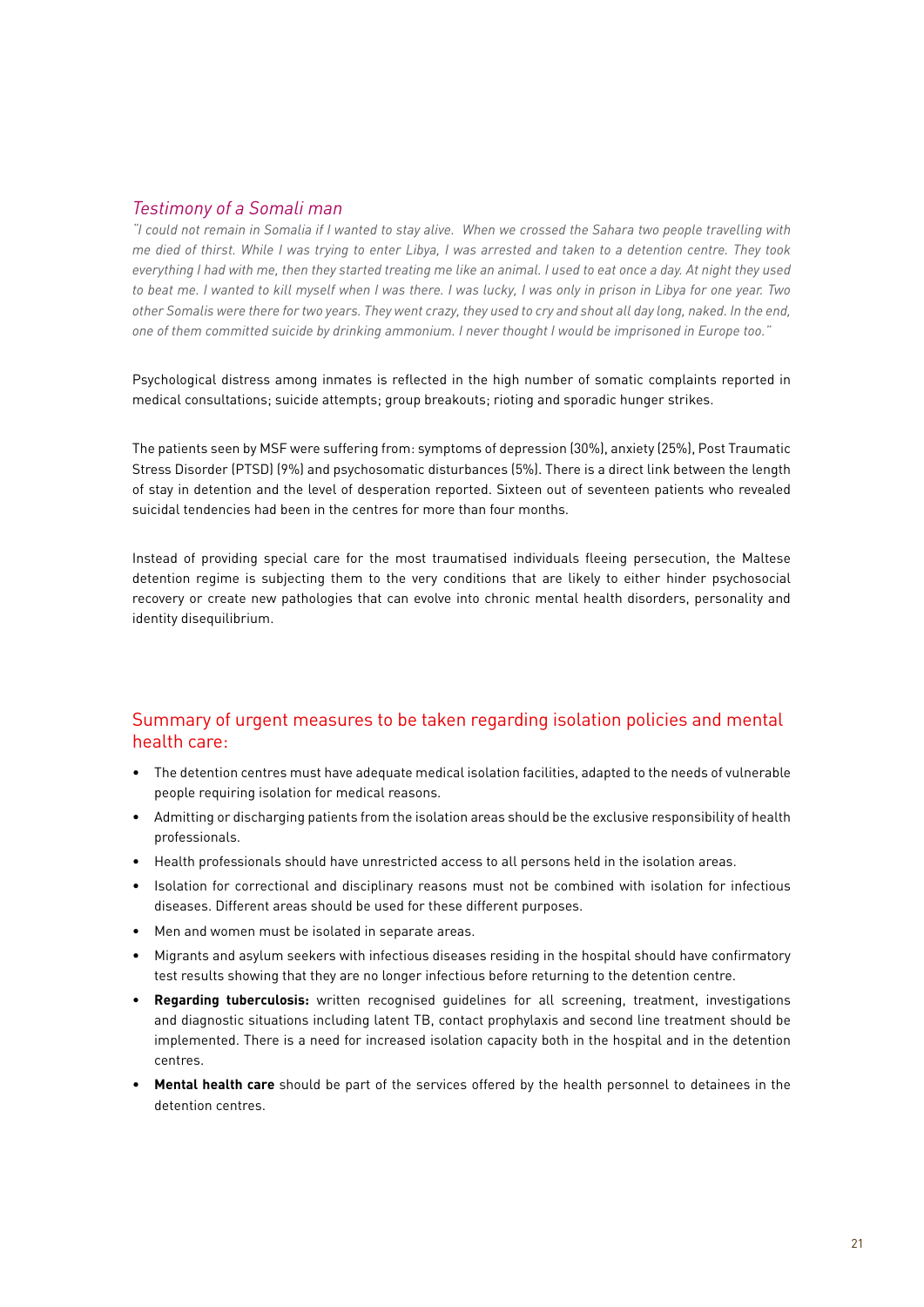# 3. Barriers to access health care

### Medical care for new arrivals

#### *"Principle 24. A proper medical examination shall be offered to a detained or imprisoned person as promptly as possible after his admission to the place of detention or imprisonment, and thereafter medical care and treatment shall be provided when necessary."*

UN Body of Principles for the Protection of All Persons Under Any Form of Detention or Imprisonment, 1998.

Upon arrival, all asylum seekers and migrants pass through a superficial medical triage conducted by a public health doctor in a police station<sup>xxxix</sup>. This happens without any interpretation or translation facilities. People who are deemed severely sick, unstable or with suspected active pulmonary tuberculosis are directly referred to a hospital. All other patients are sent straight to detention centres. In the detention centres, these patients interact with other detainees. No further precautions are taken to treat these patients or protect the wider detainee population.

Once in the centre, no routine medical assessment of new arrivals is conducted by the Maltese authorities. Hence, if a disease is diagnosed at a later date, the whole population has already been exposed to it, as well as all persons travelling with the affected person and the Detention Service staff.

Based on its experience in Lampedusa, Italy, MSF offered its services to the Maltese authorities to support the initial screening of new arrivals. However, this offer was rejected. From August to the end of February MSF started examining all migrants and asylum seekers soon after their transfer to the detention centres. An MSF doctor, together with a cultural mediator, conducted this first medical assessment in the detention centres' consultation rooms. The patient's medical history was taken, a file opened, the current problems treated, and the referrals arranged for further care.

#### Barriers to access health care in the centres

*"25. Health care. You are entitled to the same range of medical services as the Maltese citizens receive from the Public Health Service. You are entitled to have access to qualified medical and nursing personnel. You are entitled to expect that matters relating to your health care will be treated in confidence and in a sensitive manner."* 

Excerpt of the Ministry for Justice and Home Affairs' note on the entitlements, responsibilities and obligations of persons while in detention.<sup>xl</sup>

Medical care in the detention centres is provided by two private companies funded by the State. Despite the sharp increase of migrants and asylum seekers arriving in Malta over the last two years the provision of medical services has remained the same. As a consequence, the availability of doctors and nurses is limited and insufficient to meet the needs of all detainees. Only two doctors and two nurses provide care during a daily five hour period for a detainee population of approximately 2,000. During weekends no primary health care is available. In the new detention centre of Ta'kandja, which currently houses 400 people including women and minors, no medical care has been provided for or planned.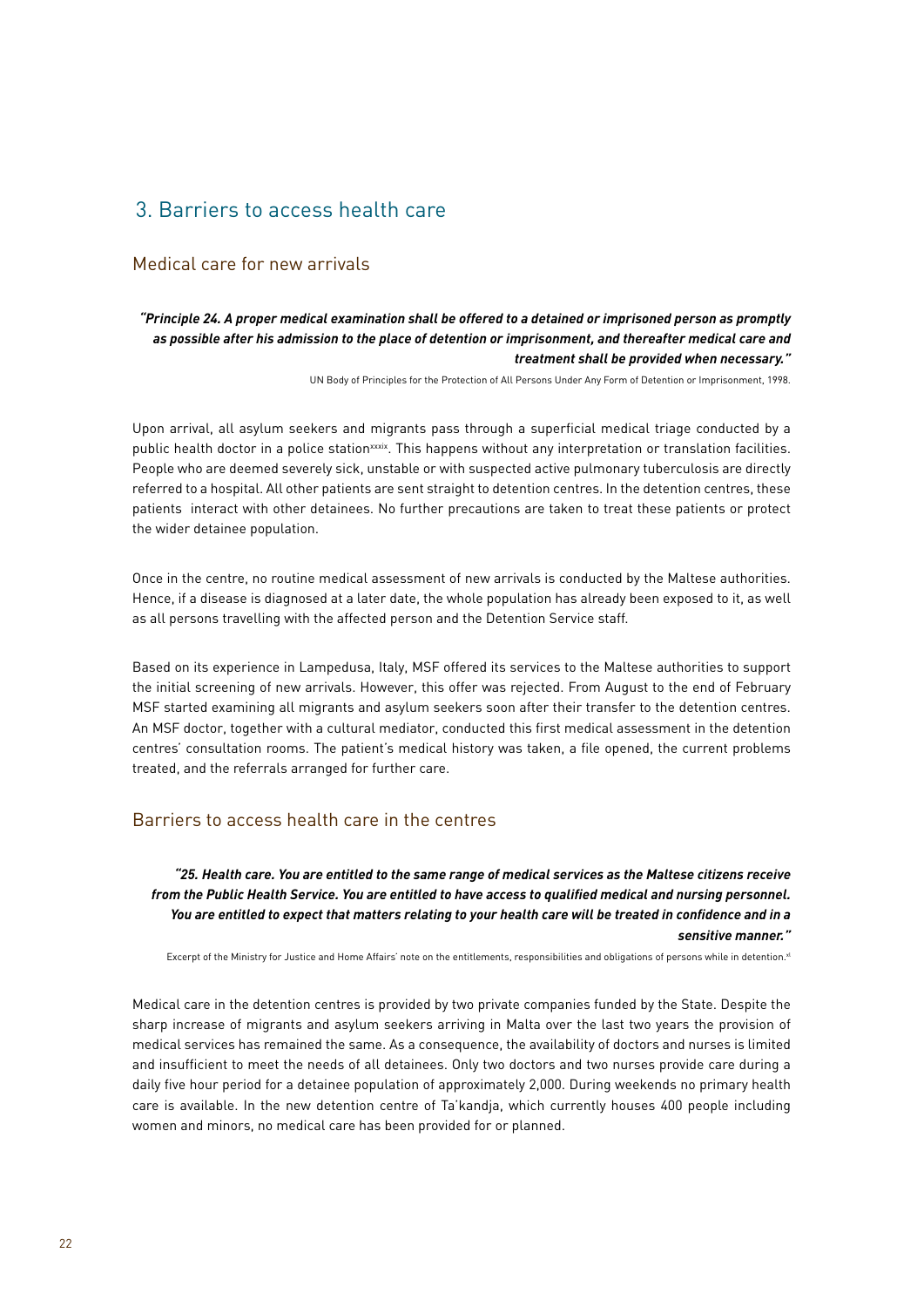Medical personnel working in the centres have hardly any medical equipment<sup>xli</sup>. Furthermore, there are no official written treatment protocols<sup>xii</sup> and there is no supervision of medical activities. In the absence of translation services, other patients are called on to help with translation during consultations, which compromises patient confidentiality.

Prior to MSF's arrival, no medical personnel used to go into the living areas in the centres and access to medical consultation facilities was at the discretion of soldiers guarding the detainees. To attract the attention of the guards, detainees must shout and bang on the gates of their rooms. Intermediaries within the detainee population are also used to identify people in need of medical care. The most vulnerable and sick detainees are therefore often ignored.

MSF established a system of triage inside every living area on a weekly basis, ensuring sick people have access to medical consultation. When implementing a decent medical triage system, MSF doctors detected inmates who had been unable to see a doctor for over two months.

#### Unacceptable barriers to access medicines and treatment for sick detainees

Legislation in Malta dictates that only pharmacists can dispense medication according to a doctor's prescription<sup>xliii</sup>. The detention centres have no pharmacy<sup>xliv</sup> and therefore all medicines, prescribed by a doctor, have to be purchased in pharmacies outside the centre and collected by the Detention Service personnel. This results in delays in the delivery of drugs to sick patients, ranging from several days to two weeks.

Sometimes the drugs are not delivered at all and many diagnosed diseases go untreated. Failing to provide drugs may contribute to the deterioration of the patient's condition, lead to repeated medical consultations and cause unnecessary suffering due to untreated pain.

MSF offered to set up a pharmacy in the detention centres and provide human resources for an initial period of six months, but the proposal was rejected by the Maltese authorities.

#### Referral to secondary care: Mater Dei Hospital and Mount Carmel Psychiatric Hospital

All detained migrants and asylum seekers are entitled to free secondary care. In the absence of medical personnel in the centres, the decision to refer someone is taken by the Detention Service personnel. This happens without accompanying translators, unless another detainee is capable, available and given permission by the soldiers on shift to act as translator.

Many patients are discharged from hospital without discharge papers or a clear treatment plan which makes the follow-up treatment in the detention centres difficult.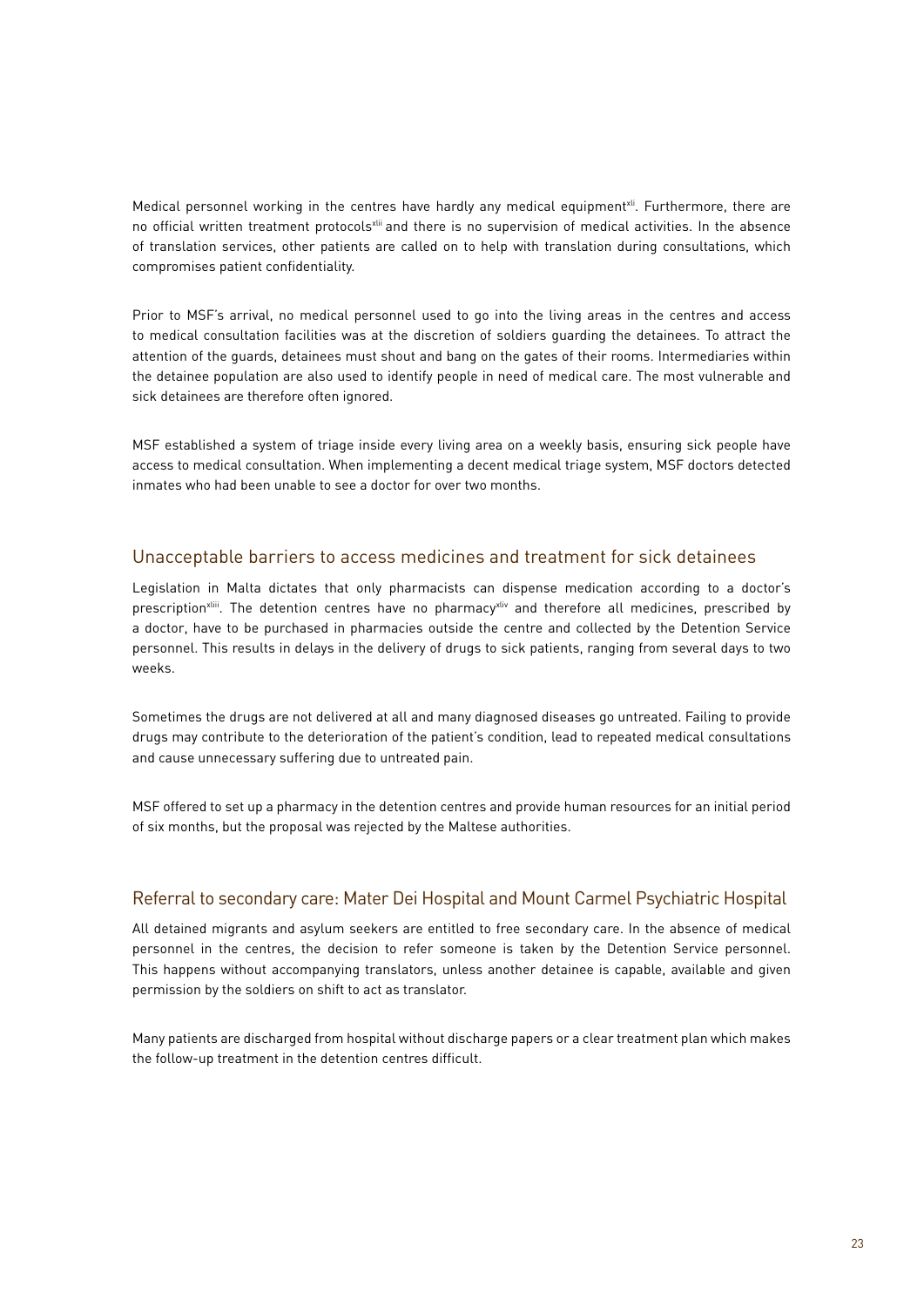A patient was given a hospital appointment date eight months after referral by health service providers in the detention centres. He developed severe loin pain and was referred to the emergency care department in the Mater Dei hospital for investigation and treatment of possible renal stones. One week later he was discharged from the hospital without documentation. It was not clear to him what treatment he had received and what the diagnosis was. No information was given to the patient and his medical file could not be traced in the hospital. He continues to be treated symptomatically in the detention centre.

This results in poor quality care with health risks for the patients, low levels of patient satisfaction and reassurance, and wasted resources.

Detained patients who require in-patient psychiatric care are admitted to Mount Carmel Psychiatric hospital. All detainee patients are admitted to a special ward which has ten individual cells intended only for detained migrants and asylum seekers and which is permanently guarded by a policeman. The ward is staffed by one nurse per shift from an agency and not by regular hospital staff. The ward is in an unused section of the hospital and the two neighbouring wards are abandoned. It offers no possibilities for social interaction between patients and has no provision for any activities. Patients spend long periods in solitary confinement in their cells and have one hour of respite per day - usually spent alone in the corridor of the ward. No external visitors are allowed without official permission from police headquarters – yet there are no written procedures readily available on how to obtain permission for such a visit.

Translation is not available. As a result, the medical team often has a limited understanding of the patients' history, symptoms and experience. The patients have little or no understanding of the received treatment – even regarding psychiatric medication with possible severe side effects. Consultant supervision is limited to a weekly visit.

#### Summary of urgent measures to be taken regarding access to health care:

- A reception centre should be set up where all new arrivals are assessed, screened and treated before they are moved to the detention areas.
- $\bullet$  The number of doctors and nurses available inside the detention centres, as well as the hours worked. should be sufficient to provide adequate care to the detainees present in the centres at any given time.
- All medical activities should be performed exclusively by health care professionals and supervised by the National Health system through medical protocols and official guidelines.
- $\bullet$  Medical services should be provided with a cultural mediator.
- Medical personnel must have regular access inside the living quarters to quarantee that the most sick and vulnerable have access to medical consultation.
- Every patient should have a medical file which is updated at every consultation.
- Detained persons who are admitted to external health care facilities should, at all times, be treated equally to other patients in terms of space, movement, possibility of receiving visitors etc.
- A pharmacy, staffed by a pharmacist, should be set up in the centers to quarantee that prescriptions are dispensed directly and without delays to the patients.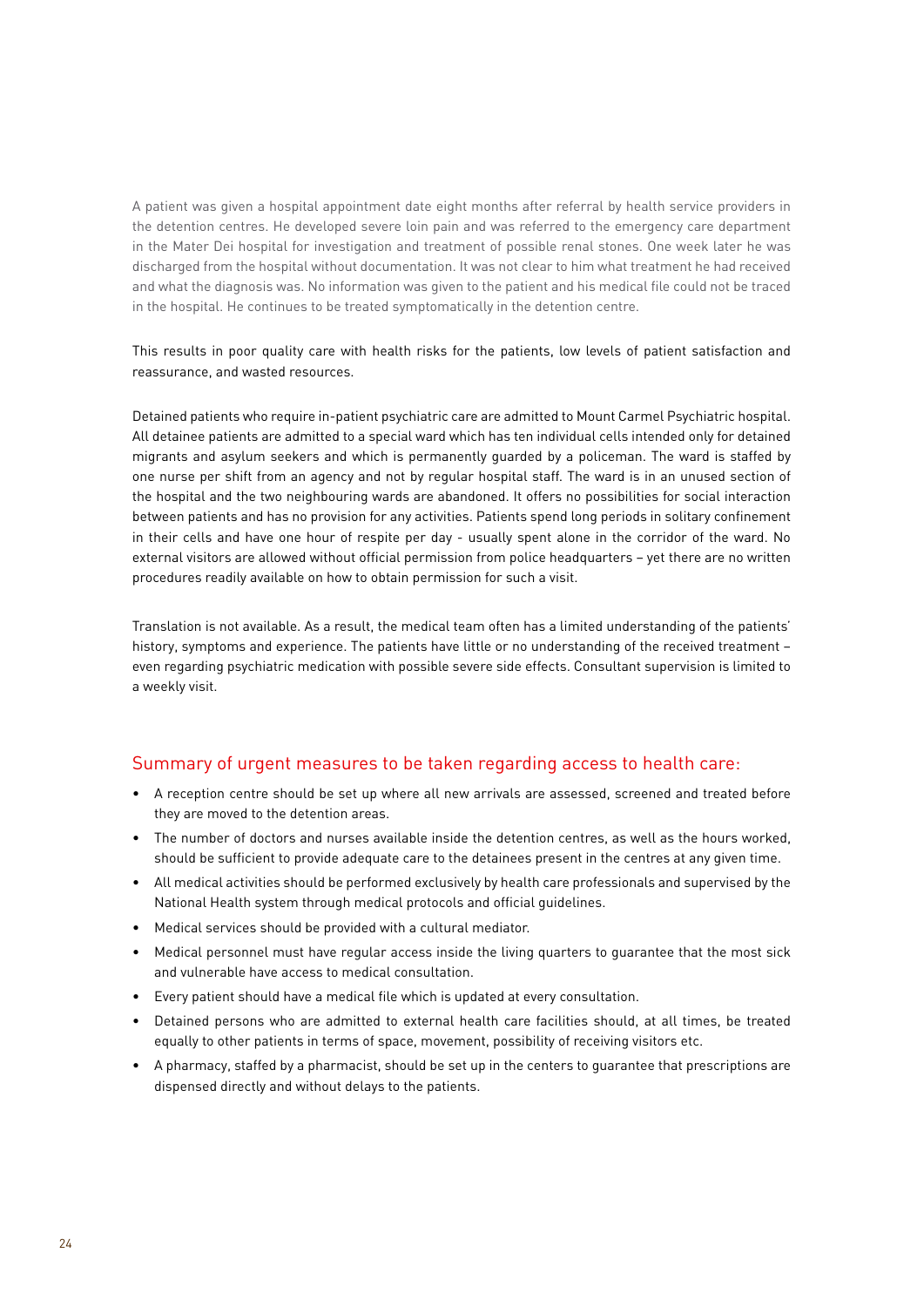# 4. Systematic detention of all undocumented migrants and asylum seekers including vulnerable cases

*"Irregular migrants who, by virtue of their age and/or physical condition, are considered to be vulnerable are exempt from detention and are accommodated in alternative centres."* MJHA, MFSS, Irregular Migrants, Refugees and Integration.

According to Maltese policies vulnerable groups, such as: minors (under eighteen) – unaccompanied or with their family members –, elderly (over sixty-one), pregnant women, individuals with a mental and/or physical disability, or suffering from serious diseases, should not be kept in detention.

Nevertheless, upon the arrival, even the potential vulnerable cases are sent to the detention centres; only after their supposed **vulnerability** has been confirmed through particular **assessment procedures**, they are released and transferred to the open centres<sup>xly</sup>. This process is slow and people must wait in detention until a decision is taken with regards to their individual case.

The vulnerability has to be assessed by the Organisation for the Integration and Welfare of Asylum Seekers (OIWAS). There are three kinds of assessment procedures: 1) the age assessment procedure for persons claiming to be minors (particularly unaccompanied minors); 2) the vulnerability procedure for elderly or adults claiming physical or mental health problems; 3) a simplified assessment for pregnant women and families with children. If this assessment is positive, final authorisation must be obtained from the Principal Immigration Office. Health clearance must then be obtained, and a place for accommodation in one of the open reception centres must be identified.

The system for the vulnerability assessment –in terms of its duration and method– has been criticised on several occasions in the past<sup>xlvi</sup>. According to MSF the main deficiencies are: the lack of written procedures and insufficient information - on the modalities, duration and possibilities for appeal - shared with detainees; the lack of separation of possible vulnerable cases from other detainees in the detention centres; the duration of the procedurexlvii and lack of prioritisation for urgent cases (especially for self-evident cases like young children or pregnant womenxiviii); and the absence of the presence of medical staff during the assessment.

Over the past several months, MSF referred 63 pregnant women to OIWAS. 19 of the women spent an average of 22 days in the detention centresxlix. At least three pregnant women were detained until the moment of delivery. In two cases, women arrived in Malta almost at full term (8 and 8½ months). They were sent back to the detention centres after giving birth in the hospital, and one was forced to spend more than one month in the centre with her newborn baby.

#### *Testimony of a Somali woman*

*"It was March 2008, and I was four months pregnant. After a short stay in Sudan, we started crossing the desert. We took 26 days to cross the desert and reach Libya.*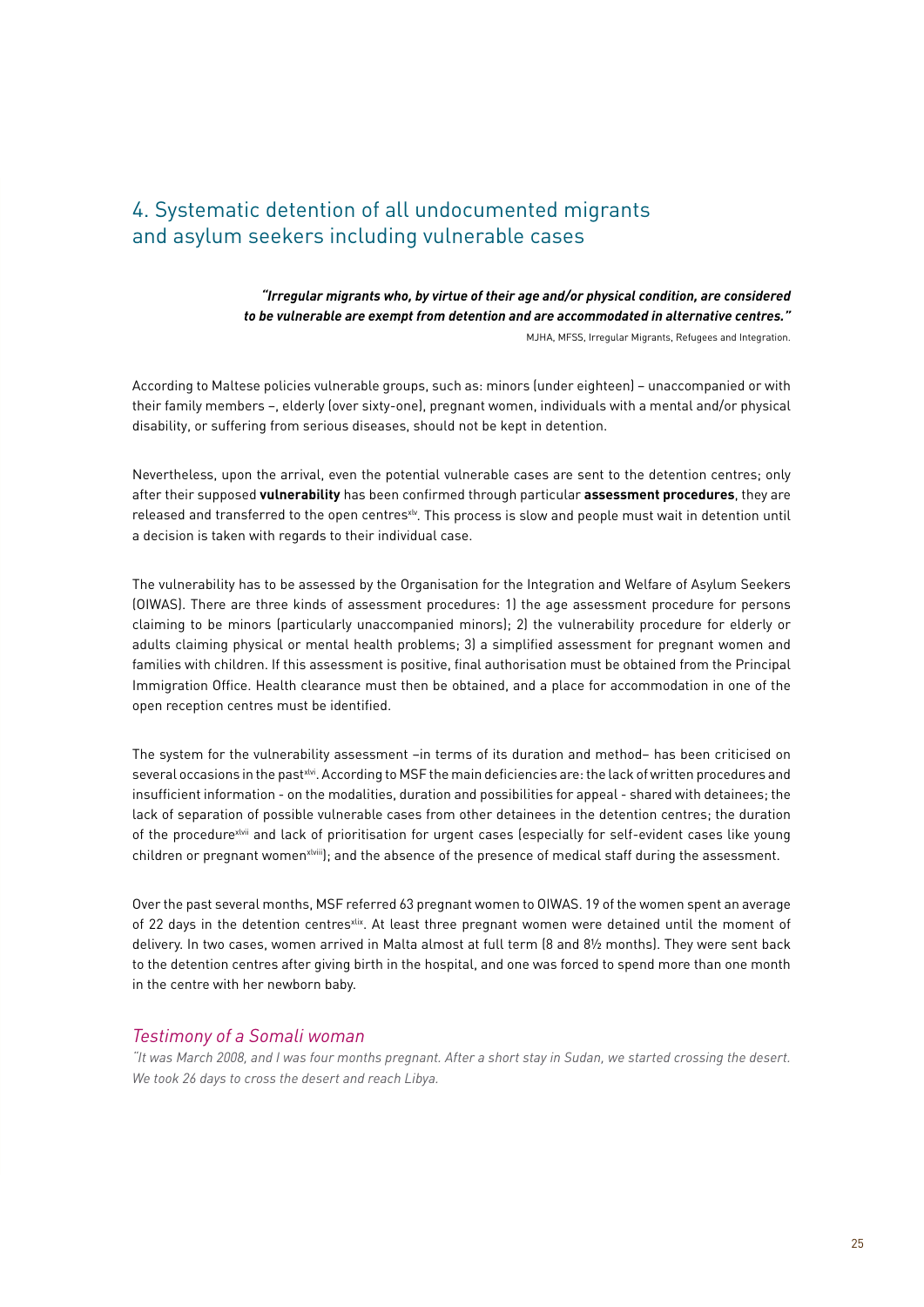

Hermes Block in Lyster Barracks.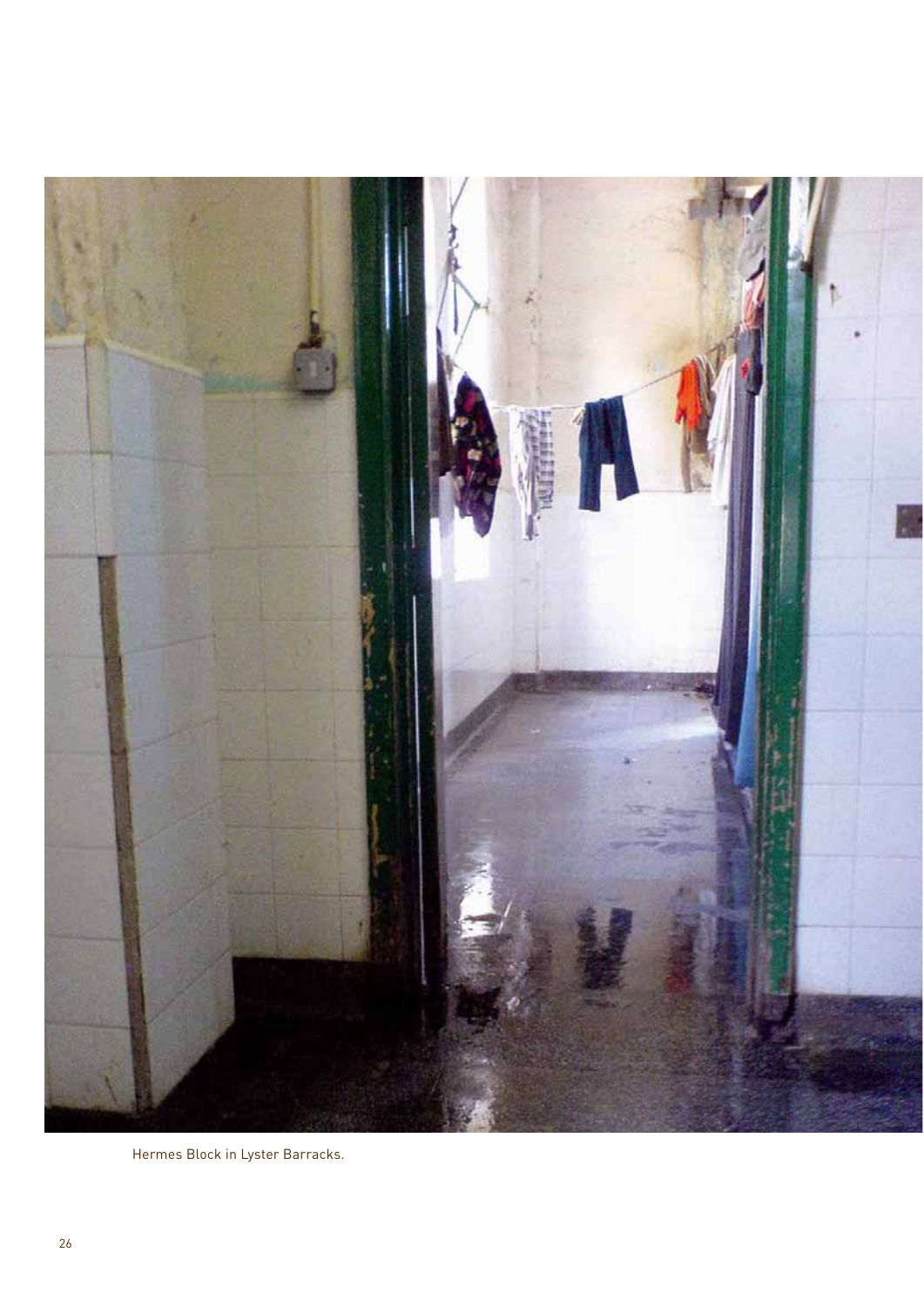*After landing in Malta, in August, they took my fingerprints and they sent me to a big hospital where I remained for two days. Because I didn't have any complications with my pregnancy, despite the long journey, they discharged me from the hospital and they sent me to the detention centre. Here I met my 20-year old daughter who arrived in Malta with another boat.*

*After 23 days of detention, I gave birth to my son. My son's first home was the detention centre, where they sent us soon after the delivery in hospital. I never expected this kind of treatment in Europe. I have nothing a mother needs to take care of her baby. I tore one of my dresses into six or seven pieces to make small nappies. My breasts did not have enough milk for him.* 

*My baby was kept in detention for the first thirty-seven days of his life. When a social worker told me that my baby and I could leave but that my oldest daughter was not allowed to come with us because she is an adult, at the beginning I refused. But after some days I was obliged to change my mind. In a sense these social workers forced me to choose between my two children. And I chose the one more in need of help and protection.*

*In the middle of October they released us and gave us accommodation in another centre. My eldest daughter was not released until December."*

During the course of its work in the detention centres MSF referred 156 **unaccompanied minorsl** to OIWAS and requested them to be released. Assessment procedures have been concluded for at least 91 cases.

Five individuals were released (three after having spent at least five months in detention) after a bone test confirmed that they were minors; 25 individuals were repatriated before any assessment took place; four escaped; 57 individuals had their cases rejected based solely on the OIWAS panel's arguably subjective opinion about the credibility and coherence of their statements during the assessment interview. Out of the remaining 65 open cases, at least 25 had spent an average of 218 days in detention up to 20 February<sup>i</sup>.

One unaccompanied minor, a 14-year-old from Somalia, spent five months in detention waiting for assessment procedures to be carried out. While waiting, he tried to hang himself. He could no longer endure the harsh living conditions and maltreatment received from other inmates.

#### Children with families

MSF referred 15 minors (younger than 12 years old) to OIWAS. The conditions in the detention centres are particularly harmful for them: an unsafe environment with unfamiliar adults, unhygienic areas, inappropriate meals, insufficient and inappropriate space, no toys or playing equipment, no access to school etc. To be a child of such a young age is an «objective condition» which should not require further assessment.

#### Persons suffering from severe illnesses<sup>lii</sup>

MSF referred 25 medical cases and 19 cases of vulnerability due to mental health problems<sup>iii</sup> to OIWAS. Thirteen individuals were assessed only after having spent an average of 140 days in detention where there is inadequate care and a risk that their conditions will deteriorate further with possible serious or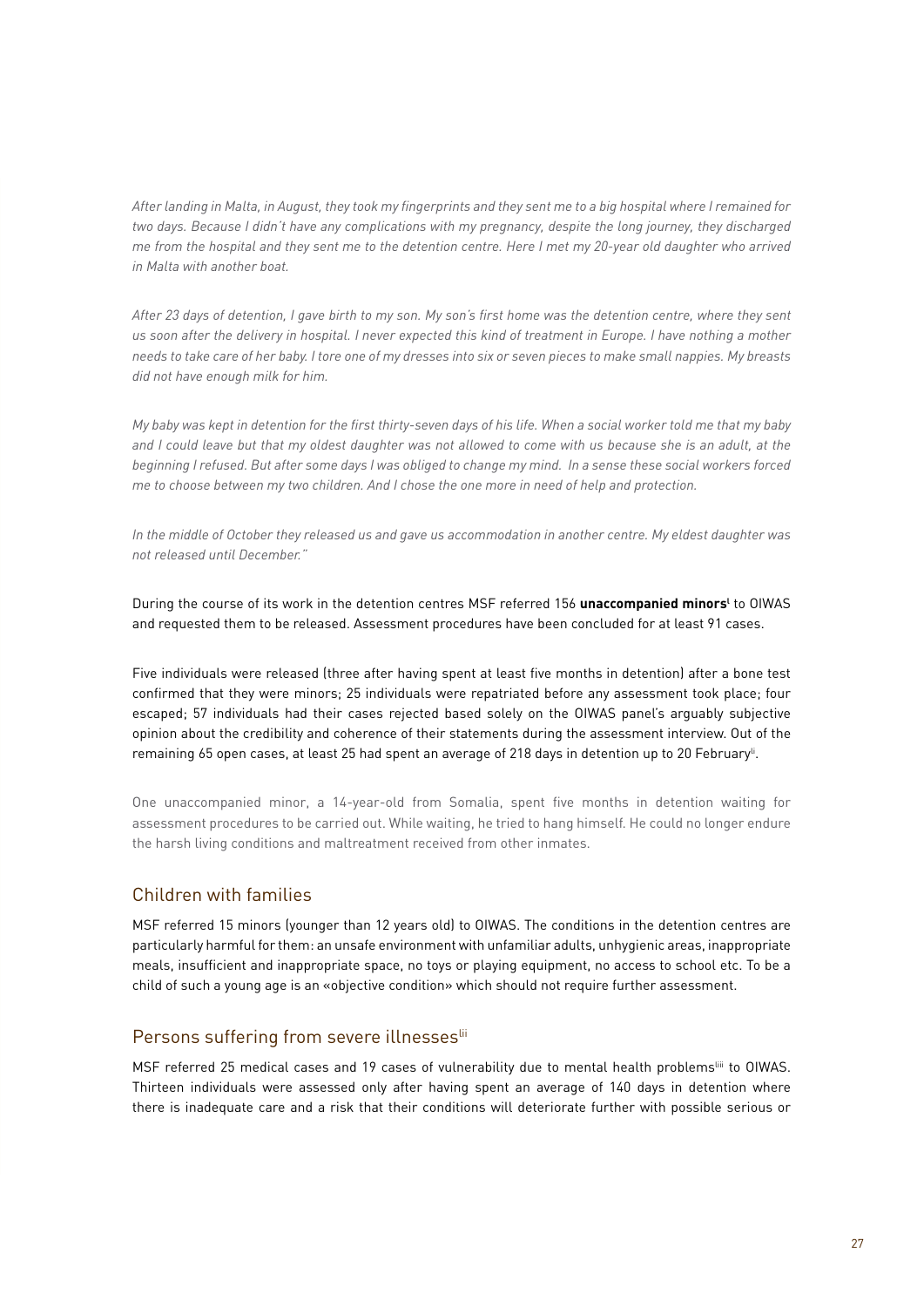fatal consequences. These individuals require high standards of daily care, including in some cases daily drug-intake and frequent medical check-ups in both primary health facilities (medical consultations in the detention centres) and secondary care facilities (Mater Dei Hospital, Mount Carmel Hospital), with extra workload for the already overstretched Detention Service staff.

#### HIV/AIDS

In the last six months, four cases of HIV/AIDS - known to MSF – were diagnosed in the newly arrived. The patients diagnosed are followed up and monitored in secondary care where they receive counselling and treatment. Patients with HIV/AIDS in detention are vulnerable. The complex therapy, requiring multiple doses of drugs, makes it impossible to maintain confidentiality in such close and overcrowded living quarters. The unhygienic and overcrowded living conditions are not suitable for anyone who is immuno-compromised. The medical care they receive in detention is often inadequate: they experience breaks in drug supply which can be dangerous as well as distressing. Access to doctors is restricted as the provision of health care services is insufficient for the demand.

One patient was diagnosed with HIV and TB. However, he did not receive his treatment on a number of days. The other migrants acted aggressively towards him, and he became a social outcast. Two months later, he was admitted to hospital in a very serious condition: his medical consultant attributed his deterioration as a result of the inadequate care received in detention.

Another patient was discharged from the hospital's infectious disease unit with a diagnosis of active TB and AIDS. The patient was put on multiple drug therapy. However he did not receive his medication for the first three days since there is no routine medical care in detention centres at the weekend other than for pre-arranged DOTS distribution. The patient started to experience hostility and social isolation from the other detainees shortly after his arrival in the detention centre. The distribution of his many medicines drew attention to his condition. He was moved to another living area where the same thing happened, then to the isolation area in Hermes Block. He remained in this area for a week while procedures were carried out to formalise his release from detention. He was released one day after the UN Working Group on Arbitrary Detention publicly raised his case.

#### Summary of urgent measures to be taken regarding the detention of vulnerable individuals:

- Systematic detention of asylum seekers should be avoided.
- The policy of assessment and release from detention of vulnerable cases should be reviewed (in particular for minors, pregnant women and severely sick people).
- While in detention, vulnerable individuals should be kept in protected spaces, with sufficient medical and psycho-social support.
- Health professionals should be involved in the vulnerability assessment procedure.
- OIWAS personnel should be present at landings to identify vulnerable cases and start the assessment procedure immediately, or the release procedure for clearly vulnerable cases (e.g. minors younger than 12, women in the advanced stages of pregnancy).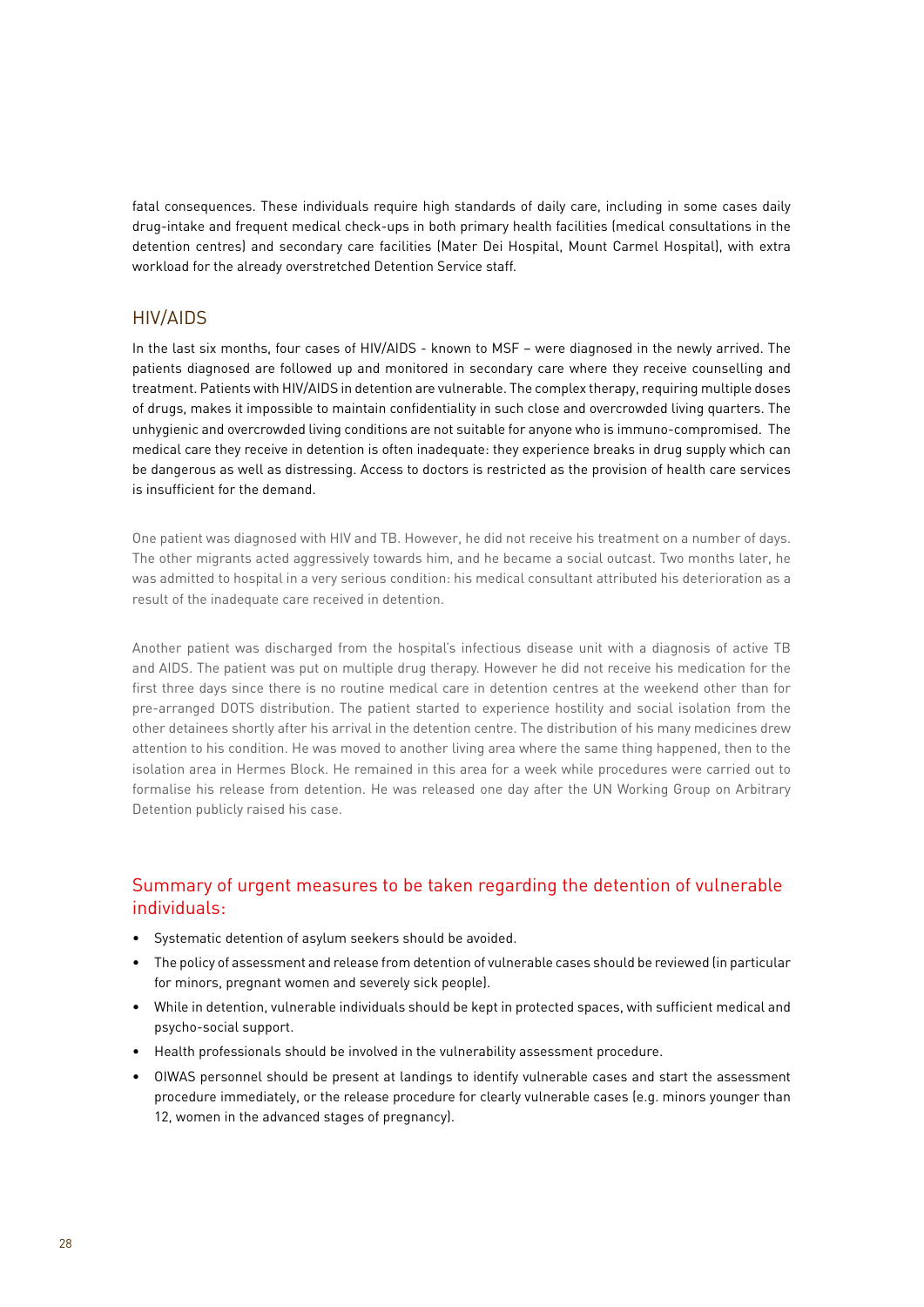# CONCLUSION AND A CALL FOR ACTION

Based on first-hand experience inside the detention centres, MSF has on several occasions expressed its concerns to the Maltese authorities about the unacceptable conditions in these centres, as well as the delays or failure in the dispensation of medicines and inadequate follow-up of patients with infectious diseases.

Despite efforts made by authorities to rehabilitate one of the centres, the response is slow and totally inadequate to ensure that the basic needs of migrants and asylum seekers are met. Large-scale arrivals and the necessity to control influxes of migrants and asylum seekers does not justify a policy that keeps thousands of people in detention centres where conditions fall well below international and national standards and are detrimental to the physical and mental health of people.

MSF continues to voice concerns about the situation. MSF urges the Maltese authorities to take necessary action to improve the reception of people arriving in Malta. International minimum standards for the reception of asylum seekers and for treatment of prisoners and Maltese national standards require that all detainees are ensured both the coverage of their basic needs and the respect for their fundamental human dignity.

The undignified conditions in the Maltese detention centres and the risk they pose to the health of migrants and asylum seekers compound the suffering of people who have already fled danger and hardship in their countries of origin and who have survived long and risky journeys overseas.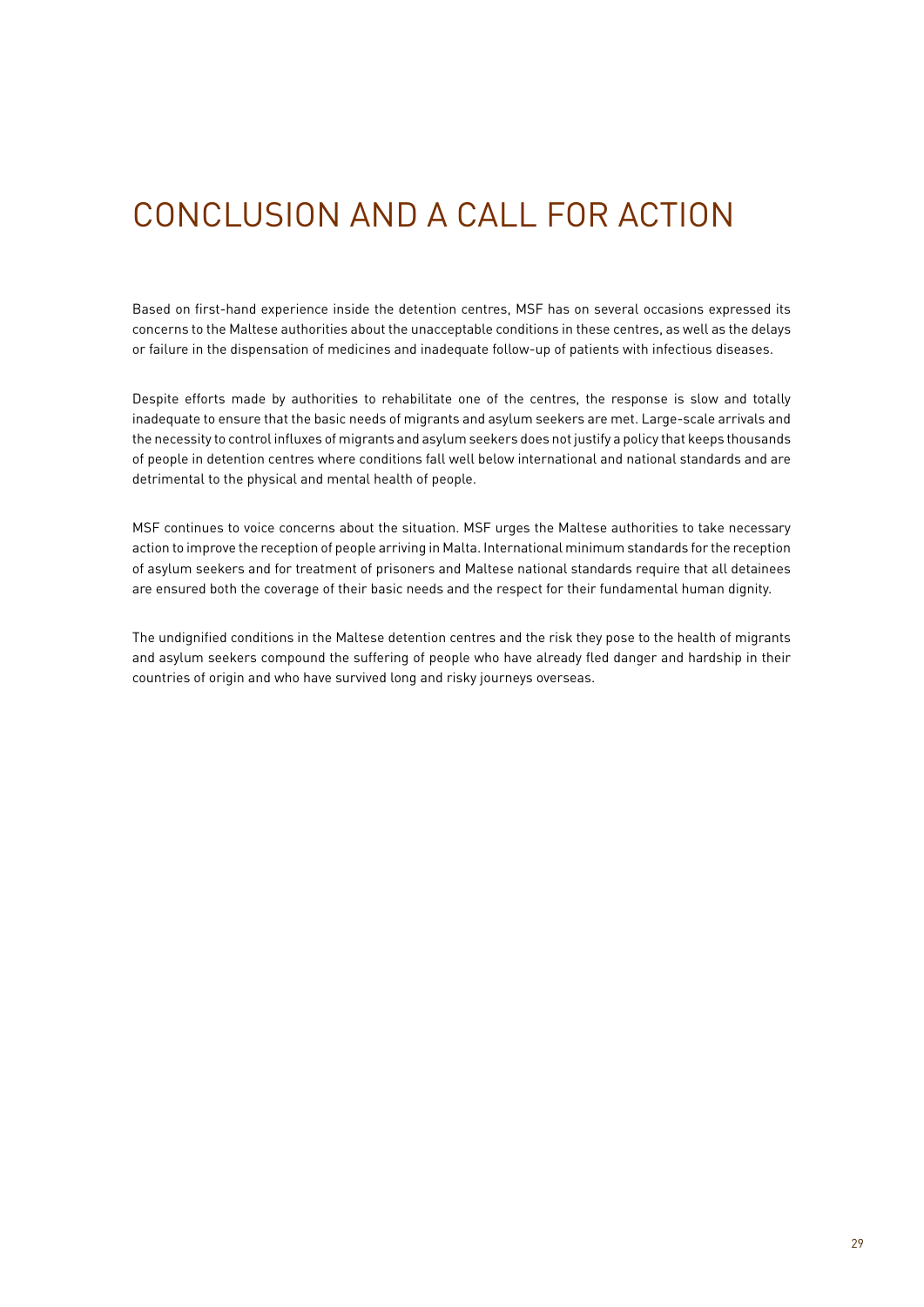- MSF signed a Memorandum of Understanding with the Ministry for Justice and Home Affairs and the Ministry for Social Policy on 29 July 2008 with the objective of collaborating on medical assistance to migrants and asylum seekers on the island.
- ii The systematic detention of irregular migrants and asylum seekers and the living conditions within the closed centres have since 2003 been the subject of criticism by several local and international actors, both governmental and non governmental. See in particular:<br>*Report by Mr. Alvaro Gil-Robles, Commissioner for Human Rights, on his visit to Malta, 2 Maltese Government on the visit to Malta carried out by the European Committee for the Prevention of Torture and Inhuman or Degrading Treatment or Punishment (CPT), from 15 to 21 June*, 30 November 2005 [**CPT**]; *Report by the LIBE Committee delegation on its visit to the administrative detention centres in Malta*, 30 March 2006 [**LIBE**]; *Third report on Malta*, European Commission against Racism and Intolerance, 14 December 2007 [**ECRI**]; various reports by local and international NGOs, Jesuit Refugee Service, Médecins du Monde.
- Mr Catania, member of the European Parliament, stated in 2006: "The situation in Malta's administrative detention centres is unaccept*able for a civilized country and untenable in Europe, which claims to be the home of human rights."*
- iv See www.crimemalta.com/frontexwatch.htm
- The maximum duration of detention for asylum seekers is twelve months: asylum seekers are granted access to the labour market if the examination of their asylum application is not finalised within one year.
- vi "Irregular Immigrants, Refugees and Integration", Policy Document, Ministry for Justice and Home Affairs and Ministry for the Family and Social Solidarity.
- i See EC Directive 2003/9/EC of 27 January 2003. See also: Report from the Commission to the Council and to the European Parliament<br>on the application of Directive 2003/9/EC. Ratified from Malta with the legal notice 320/2 provide that "the material reception conditions shall be such as to ensure a standard of living adequate for the health of applicants."
- viii For more information on MSF's activities in Somalia see: http://www.msf.org/msfinternational/countries/africa/somalia/index.cfm
- ix Source: Maltese Refugee Commission for the aggregated period (2002-2008) 2.83% received refugee status while 52.19 % received temporary humanitarian protection.
- <sup>x</sup> See also: http://ec.europa.eu/malta/news/commissioner\_jacques\_barrot,\_malta\_+\_illegal\_immigration\_en.htm
- Following visits to the open and closed centres, European Commissioner Barrot admitted that Malta was indeed faced with an unprecedented and disproportionate burden of undocumented migrants and asylum seekers and promised to increase financial aid to help ease this situation. However, he also expected the Government to improve living conditions at the open and closed centres.
- The centre of Lyster Barracks in Hal Far is located inside a military area and comprises two distinct zones: the tents' compound and Hermes Block. The centre accommodates single men and women and families with minors. In February 2009 refurbishment works started in Hermes Block and they started replacing the tents with containers.
- xii **Safi** detention centre is also located inside a military area, and comprises three distinct zones: C Block (1, 2, 3), B Block (Upper and Lower floor) and two Warehouses (1 and 2). Only single men are detained in this centre.
- xiii http://eur-lex.europa.eu/LexUriServ/site/en/oj/2003/l\_031/l\_03120030206en00180025.pdf
- v<br>Virt Subsidiary Legislation 260.03, Prisons regulations, Legal Notice 118 of 1995, as amended by Legal Notices 127 of 1997, 14 and 225 of 2000, 58 of 2001, and 265, 341 and 423 of 2007.
- xv UN Standard Minimum rules for the Treatment of Prisoners, 1977: http://www2.ohchr.org/english/law/treatmentprisoners.htm
- xvi MSF has brought these conditions to the attention of the Maltese authorities: particularly during two meetings with the Steering Committee – composed of staff from the Primary Health Care Department, the Immigration Police, the Detention Service, the Health Promotion and Disease Prevention Department, OIWAS – on the 14th October 2008 and the 7th of January 2009; two meetings with the<br>Permanent Secretaries of the Ministry for Justice and Home Affairs on the 9th of January 2009 the 27th of January 2009. MSF submitted several reports to the Board of Visitors for Detained Persons – a governmental body in charge of monitoring the conditions of the centres – which is directly reporting to the Minister for Justice.
- xvii Reponses of the Maltese Government to the CPT report, Strasbourg, 10 September 2007, page 12, paragraph 13. This annex should be distributed to all the detainees upon arrival.
- xviii See also: "The sub-standard closed centres of Safi and Lyster Barracks are overcrowded. At Lyster Barracks families are not separated from men, women, including pregnant and nursing mothers, and children, including unaccompanied minors […] These conditions are<br>in stark contrast to the cells at Corradino correctional facility…" [UN, Working Group on Arbit
- $x^2$  The quantified norms for site planning in refugee settings are: area available per person 30m<sup>2</sup>; shelter space per person 3.5 m<sup>2</sup>; number of people per water point: 250; number of people per latrine 20; distance to latrine 30 m; firebreaks 75 m every 300 m; etc. For more information see: "Refugee Health: an Approach to Emergency Situations," MSF, MacMillan, 1997 page 118, Table 5.2. See also: UNHCR, Handbook for Emergencies, Geneva: UNHCR, 1982.
- $\mathrm{^{xx}}$  Density variable:  $\mu$ =3.25 m²/person σ=0.49 m²/person
- $^\mathrm{xi}$  This has also been addressed in the CPT report: "The CPT recommends that efforts be made to increase the daily outdoor exercise period for foreign nationals held in Lyster Barracks." [CPT, 2005, par. 30].
- xxiii *Prisons Regulations:* "The accommodation provided for prisoners, and in particular all sleeping accommodation, shall meet the requirements of health and hygiene, due regard being had to climatic conditions and especially the cubic content of air, a reasonable amount of space, lighting and ventilation. Such accommodation shall also allow the prisoner to communicate at any time with a prison officer (19.4). Adequate bathing and showering installations shall be provided so that every prisoner may be enabled and, unless other-<br>wise directed by the medical officer, required to have a bath or shower, at a temperat
- xxiv Reponses of the Maltese Government to the CPT report, page 14 paragraph 24.
- xxv Reponses of the Maltese Government to the CPT report, page 13 paragraph 22 and *Prisons Regulations*: "Male and female prisoners shall, as far as possible, be kept in separate prisons staffed, except for the Director, the Assistant Director and the Chaplain, by prison officers of the same sex as the prisoners (12.3). Prisoners under twenty-one years of age shall be kept under conditions which take account of the needs of their age and protect them from harmful influences (12.4). If the prison receives both male and female prisoners the whole of the premises allocated to either sex shall be kept entirely separate and have a separate entrance and exit (12.7).
- **Excerpt of the Ministry for Justice and Home Affairs' note on the entitlements, responsibilities and obligations while in detention,** Paragraph 39.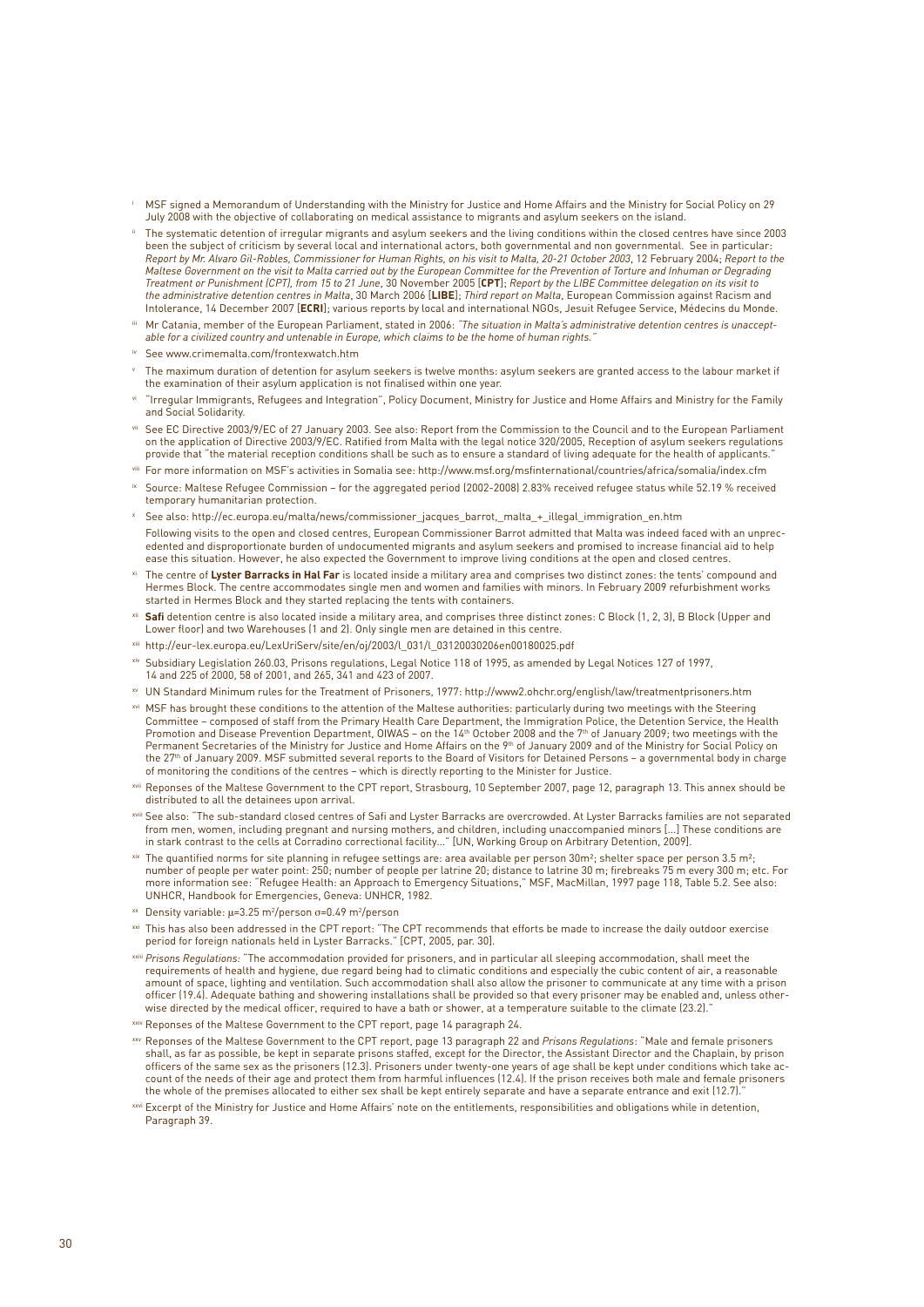- xxvii Prior to this, in 2007, when a Constitutional court case was brought against the Maltese authorities, one of the doctors working with a private health care provider denounced the deplorable conditions of the isolation area in Hermes Block.
- xxviii"Dietary fibre, vegetables and fresh fruit were generally in short supply. As a result, numerous detainees had gastro-intestinal problems, frequently associated with constipation and haemorrhoids." [CPT 2005, 42].
- xxix Ministry for Justice and Home Affairs: "Your entitlements, responsibilities and obligations while in detention," par. 19.
- xxx Given the low immunity level for chicken pox in African adults, they are more likely to get the disease. Severe diseases, complications and death are much more common in this age group than in children. Chicken Pox in pregnancy can put the life and health of the mother and child at significant risk.
- xxxi The number of cases only dropped when a reduced rate of new arrivals appeared to allow the development of "herd immunity."
- xxxii TB prevalence in Eritrea is 218/100,000, in Nigeria 615/100,000, in Somalia 293/100,000 (WHO 2006).
- xxxiii Patients on treatment for TB or latent TB are reviewed in the chest clinic. Notes regarding their investigations, treatment and progress – other than their prescription cards – are not always available in the detention centres.
- xxxiv The Maltese policy mentions that TB medication should be dispensed using the DOTS system.
- xxxv UN Standard Minimum rules for the Treatment of Prisoners, 1977.
- xxxviGovernment of Malta's response to the ECRI report, March 2008.
- xxxvii Distribution per nationality: Somalia 53%, Nigeria 15%, Eritrea 9%, Ethiopia 4%. 31% of the individuals consulted were women. This is particularly high considering that only 12% of the total detainee population consists of women. The percentage of patients coming from Somalia is significantly higher than the percentage of Somali detainees in the centres in the same period (53% vs. 40%). Both Eritreans (14% of the consultations) and Ethiopians (7%) require more consultations per patient due to the severity of the individual cases. This is also confirmed by the high percentage of Eritreans undergoing psychotropic pharmacological support: seven out of 11 (64%), whilst within all other patient groups the percentage is quite low, 21 out of 116 (18%).
- xxxviii The detention centres are run by the Detention Service, under the direct supervision of the Army. The staff comprises soldiers, policemen and civilians. This in itself has an intimidating effect on the people residing in the detention centres.
- xxxix Provided for by the Department of Public Health and Environmental Health, Port Services authority.
- xl Responses of the Maltese Government to the CPT report, page 14.
- xli If the doctors do not bring their own medical instruments they are unable to check blood pressure, blood glucose, urine analysis or perform full examinations. The Detention Service should be responsible for providing medical equipment and replacing it when necessary.
- xlii Prior to MSF's activities there were no written protocols in use including for the implementation of DOTS and the isolation of patients with infectious diseases. MSF started to collaborate with Primary Health Care and Disease Prevention Department on the implementation of the medical protocols.
- xliii The Medicines Act (L.N. 292 of 2006, CAP. 458, Prescription and Dispensing Requirements Rules) states that: "It shall not be lawful for any person, not being a pharmacist duly licensed to practice in Malta, to dispense a prescribed product against a prescription."
- xliv This contradicts Prison regulations which state: "The Director shall engage the services of a pharmacist and of the required qualified nursing and paramedical personnel. Such services shall be attached to the infirmary, under the direction of the Medical Officer (31.5)." A Maltese prison housing **450** inmates has a pharmacy.
- xlv According to the EC Directive 2003/9/EC of 27 January 2003 identification of vulnerable asylum seekers is a core element as the Directive aims at special treatment for asylum seekers with special needs. Given their particular situation, detention of vulnerable asylum seekers should be considered only as a last resort, in duly justified cases.
- xivi "The situation of vulnerable groups is particularly serious: NGOs stated that minors, people with disabilities and pregnant women are released, but the bureaucratic procedure is lengthy and they often stay in the closed centres with the other detainees for months. There is no written procedure explaining how vulnerable people are identified" [LIBE, 2006]; moreover: "Malta applies a fast-track procedure for release of [vulnerable groups], but according to the Government it may take up to three months to free them into open centres and those who are considered a health risk for the community must stay in detention" [UN, 2009].
- xlvii MSF referred 301 potentially vulnerable cases to OIWAS. Of these cases, only 159 assessment procedures have been finalised as of 20 February 2009.
- xlviii In the assessment procedure there is no difference made between the different stages of pregnancy: while it is understandable to confirm through a blood test an early pregnancy (up to three months), it is less understandable if this procedure (and the related time required to complete the test) is applied to an advanced pregnancy, which can be clinically confirmed by palpation of the baby and auscultation of the foetal heart beat or simply by sight.
- xlix MSF has only complete data for 19 of the pregnant women. We do not know the exact date of release for the remaining women.
- $\perp$  The unaccompanied minors are referred to OIWAS for the assessment; referrals are usually made by the Immigration Police on arrival, or by the Refugee Commission if the migrant declares the minor age in the Preliminary Questionnaire for the asylum application (PQ).<br>In case the individual makes conflicting statements regarding the date of birth (arrival/ social worker of OIWAS. Those who pass this preliminary stage, are interviewed by a panel of three members of OIWAS who may take a decision on the claim, or, in case of doubt, refer the individual for Further Age Verification (FAV), consisting of an X-ray of the bones of the wrist. If the individual is found to be a minor, he is released from the detention centre; if s/he is deemed to be an adult, s/he is given a letter communicating the decision, without any explanation on the reasons of the decision.
- 164 days since MSF referred their case.
- lii Referral to OIWAS can be done by the Immigration Police on arrival, by the Detention Service officers, by the medical staff or by the members of the NGOs working in the centres (Jesuit Refugee Service). The migrants are first assessed by a social worker, then through another interview by the VAAT (Vulnerable Adults Assessment Team), who takes the final decision. In case the individual is considered as vulnerable, the case is referred to the Principal Immigration Officer (PIO) who gives the final authorization for the release (but OIWAS decision is always confirmed).
- liii Among them: 2 cases of HIV (1 AIDS)/TB; 7 cases of different disabilities; 1 case of asthma; 1 case of Crohn's disease; 5 cases of diabetes; 4 cases of epilepsy; 5 cases of severe depression; 3 women victims of violence before their arrival in Malta; 4 PTSD.